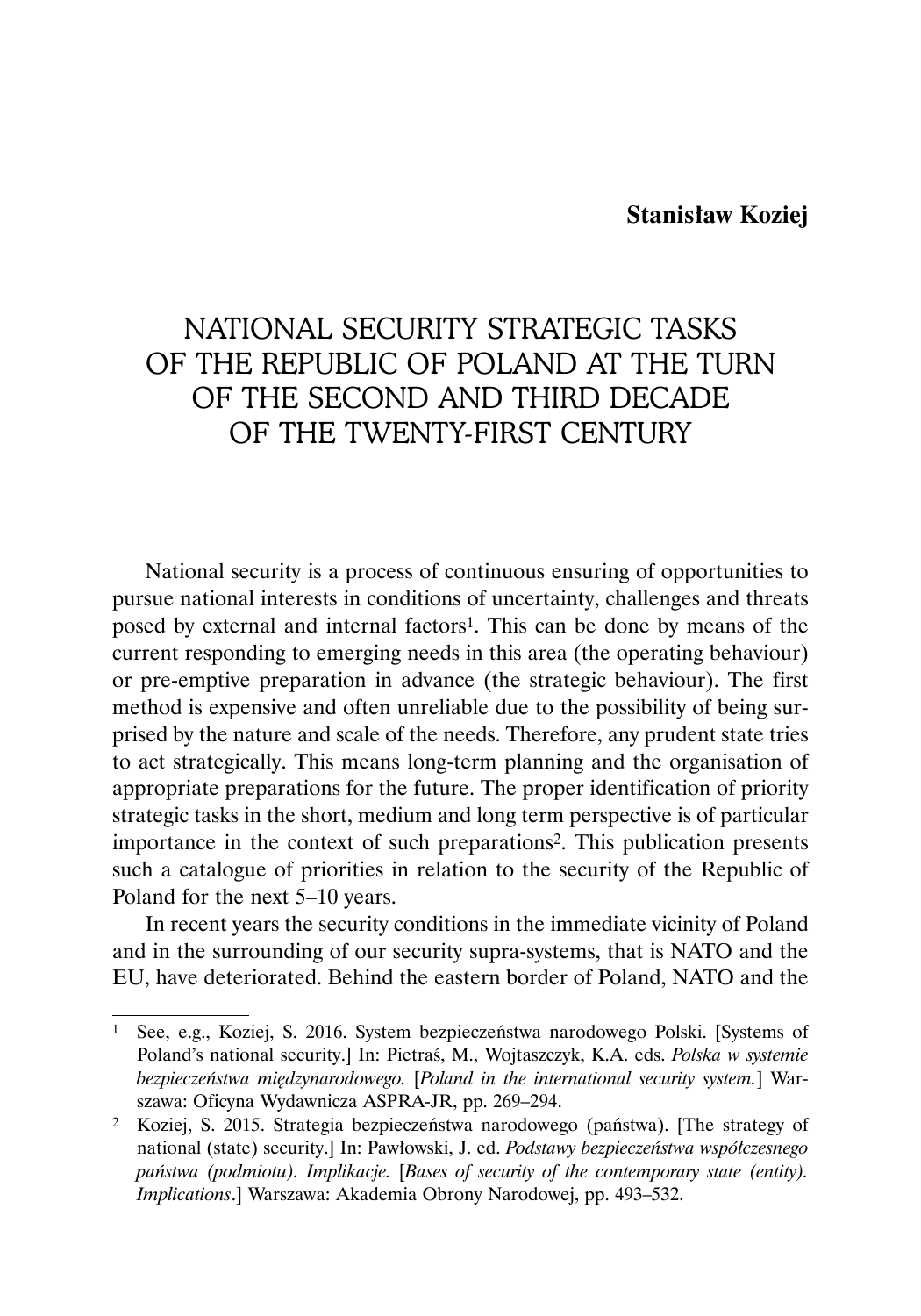EU there is an armed conflict. Russia, illegally annexing Crimea, and then supporting directly and indirectly a separatist rebellion in the east of Ukraine, has undermined the international order in Europe. Ukraine itself is struggling with internal problems. Russia is increasing the political and strategic pressure on Eastern European NATO states, including through intensive information war and provoking military incidents in the air and sea space at the junction with NATO. At the same time in the Middle East and North Africa a threat from the so-called Islamic State is expanding and intra-European terrorism is weakening the stability of Europe. The EU is experiencing the largest internal crisis since its inception against the background of the migratory pressure, weakening integration processes, problems with leadership. All this causes specific threats and challenges for security that require both current and long-term efforts to strengthen national security of the Polish Republic.

The most urgent and current task is to complete the process of changes in the Polish security system related to the strategic turn shifting the main effort from foreign missions (expeditionary policy) to tasks related to direct Polish security, including the defence of its own territory. This means that state institutions should carry out a series of mutually coordinated activities aimed at strengthening the national potential and external pillars of Polish security. In this analysis I present ten strategic tasks, the implementation of which should lead to the achievement of this goal.

#### 1. THE CONTINUATION OF THE NATIONAL STRATEGIC PLANNING CYCLE

*Task: the completion of the strategic planning cycle taking into account the negative changes in the security environment caused by Russia's aggressive policy; verification of its results in the exercise of the COUNTRY type and launching of the next planning and organisation cycle, starting from conducting the second Strategic Review of National Security.*

In recent years the state action in the area of national strategic planning has been put in order. Currently its full cycle is finishing, started with the first Strategic Review of National Security (2010–2012)3, then the approval of the new National Security Strategy of the Republic of Poland (November

<sup>3</sup> Overt results of the review: NSB. 2013. *Biała Księga Bezpieczeństwa Narodowego Rzeczypospolitej Polskiej*. [*White Paper on National Security of the Republic of Poland*.] Warszawa.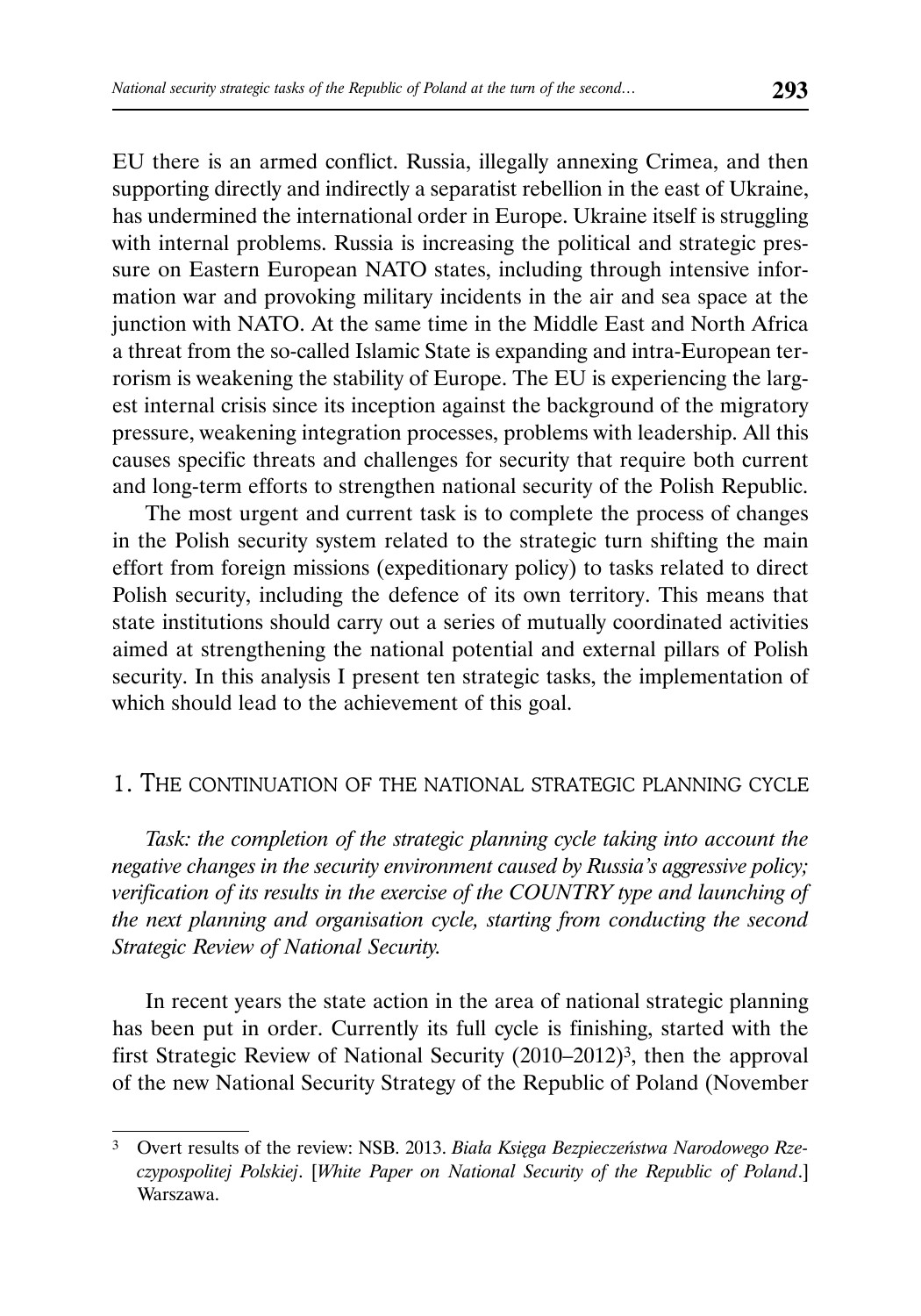2014)4 and the Political and Strategic Defence Directive of the Republic of Poland issued by the President  $\frac{July}{2015}$ . Now the main task is to update the operational plans for the operation of all the structures of the state in times of threat and war. This applies to both the central government and local governments, as well as the Armed Forces and other services and guards performing safety tasks. It is connected also with the need to update the Defence Response Plan of the Republic of Poland.

Another task is to complete the preparation and carrying out of the system verification exercise codenamed COUNTRY. The concept of the exercise was approved after the release the Political and Strategic Defence Directive of the Republic of Poland6. During the exercise the person designated to be appointed as the Supreme Commander of the Armed Forces in the event of war should appear in this function for the first time.

In parallel with the operational preparations, the next cycle of development programming of the Armed Forces should be carried out, pursuant to the resolution of the Polish President on 'Major Directions of Development of the Polish Armed Forces and their Preparation for the Defence of the state for the years 2017–20267.

In 2016, it is advisable to start a next cycle of national strategic planning, starting from carrying out the second Strategic Review of National Security8. The review should have a verification and conceptual nature, giving the basis

<sup>4</sup> NSB. 2014. *Strategia Bezpieczeństwa Narodowego Rzeczypospolitej Polskiej*. [*National Security Strategy of the Republic of Poland.*] Warszawa.

<sup>5</sup> The Political and Strategic Defence Directive specifies the tasks for all state structures at the time of threat and war. See NSB. The NSB chief for PAP*: Dyrektywa obronna najważniejszym dokumentem wykonawczym do Strategii Bezpieczeństwa.* [*The Defence Directive – the most important executive document of the Security Strategy.*] Available at: https://www.NSB.gov.pl/pl/wydarzenia/6905,Szef-NSB-dla-PAP-Dyrektywa-obronnanajwazniejszym-dokumentem-wykonawczym-do-Stra.html [Accessed 6 May 2016].

<sup>6</sup> The President approved the concept of the exercises at the beginning of August 2015. See: NSB. The NSB chief for PAP *Ws. ćwiczeń systemu obronnego pk. "Kraj".* [On the *defence system exercise codenamed COUNTRY*.] Available at: https://www.NSB.gov.pl/ pl/wydarzenia/6942,Szef-NSB-dla-PAP-ws-cwiczen-systemu-obronnego-pk-quotKrajquot.html [Accessed 6 May 2016].

<sup>7</sup> See NSB. *Prezydent określił główne kierunki rozwoju Sił Zbrojnych.* [*The President specified the main directions of development of the Armed Forces*.] Available at: https://www. NSB.gov.pl/pl/wydarzenia/6941,Prezydent-okreslil-glowne-kierunki-rozwoju-Sil-Zbrojnych.html [Accessed 5 May 2016].

<sup>8</sup> On the role of the review see: Kamiński, S. 2015. *Przegląd bezpieczeństwa narodowego w planowaniu strategicznym Polski*. [*The review of national security in the strategic planning of Poland*.] Warszawa: Difin.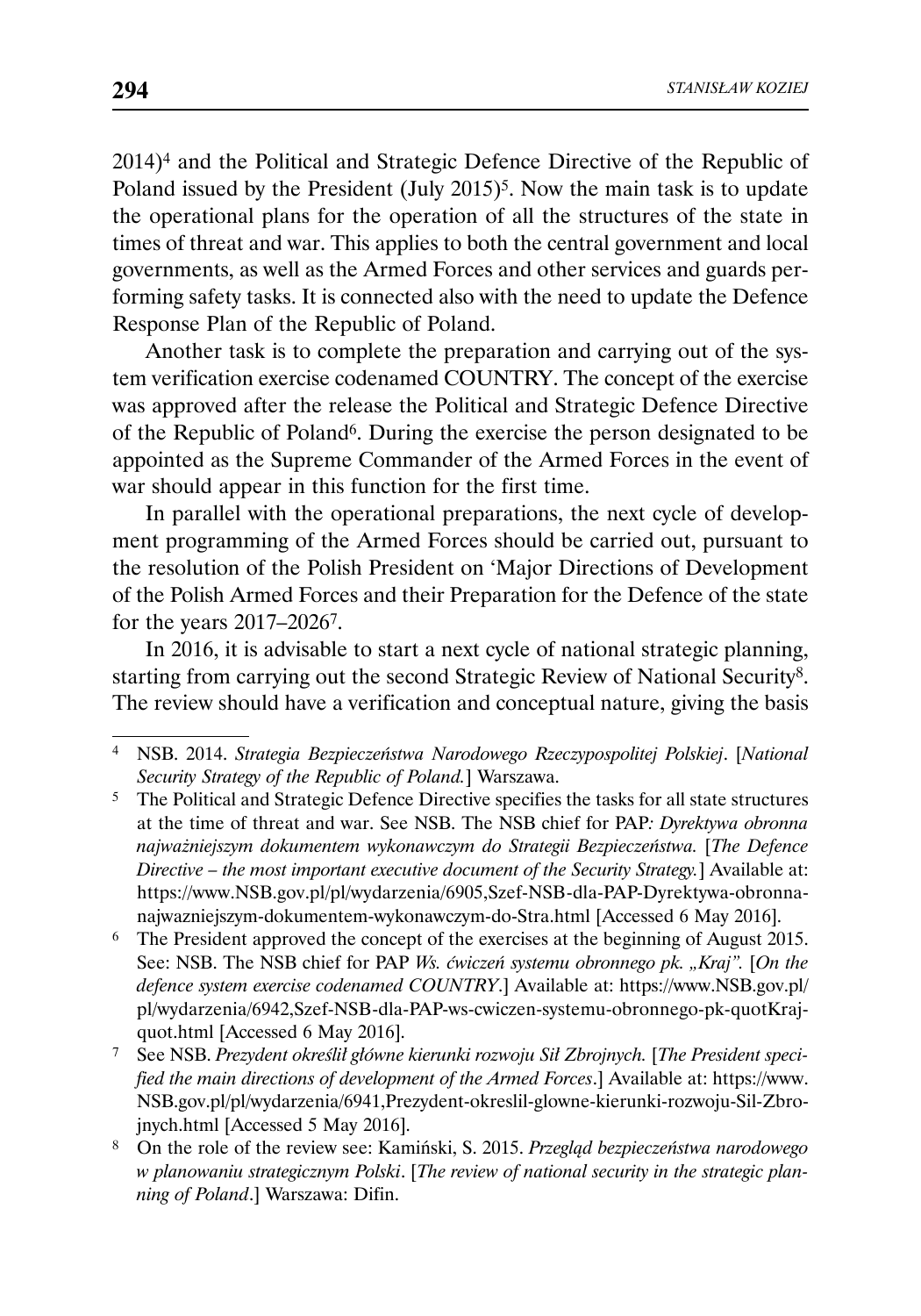for the design of recommendations responding to the changing conditions of international and national security9.

The review should formulate a recommendation on the maintenance, revision or preparation of a new National Security Strategy of the Republic of Poland. The result of the Review, in addition to the preparation of the report for the state authorities, should be also the second edition of the White Paper on National Security of the Republic of Poland*.*

The review can also be an opportunity to undertake work on Poland's first Encyclopaedia of National Security supporting the development of Polish security sciences<sup>10</sup>.

# 2. THE CONSOLIDATION (INTEGRATION) OF THE NATIONAL SECURITY MANAGEMENT SYSTEM

*The task: to strengthen the organisational system of national security management – the establishment of the Committee of the Council of Ministers for National Security and strengthening of the Government Security Centre as the staff body of this committee. Conducting a strategic training with the Supreme Commander of the Armed Forces, verification of the state defence managing positions, ensuring secure communications and the purchase of an aircraft for the transport of the most important people in the country (including mobile control stations).*

Polish security is still managed 'by departments'. There are separate systems of planning and management of defence and crisis response extending from the headquarters, through ministries, provinces, up to local govern-

 <sup>9</sup> Possible options of conducting the second Strategic Review of National Security – see Koziej, S. *Ogólna koncepcja II Strategicznego Przeglądu Bezpieczeństwa Narodowego.*  [*The general concept of the second Strategic Review of National Security.*] Available at: http://koziej.pl/wp-content/uploads/2015/10/Opcje-II-SPBN.pdf [Accessed 6 May 2016].

<sup>10</sup> The plan originated in the National Security Bureau during the preparation of the next strategic review. A reflection of this needs may also be: NSB, *MINISŁOWNIK NSB. Propozycje nowych terminów z dziedziny bezpieczeństwa*. [*Minidictionary of NSB. Proposals for new terms in the field of security*.] Available at: https://www.NSB.gov. pl/pl/bezpieczenstwo-narodowe/minislownik-NSB-propozy/6035,MINISLOWNIK-NSB-Propozycje-nowych-terminow-z-dziedziny-bezpieczenstwa.html [Accessed 6 May 2016].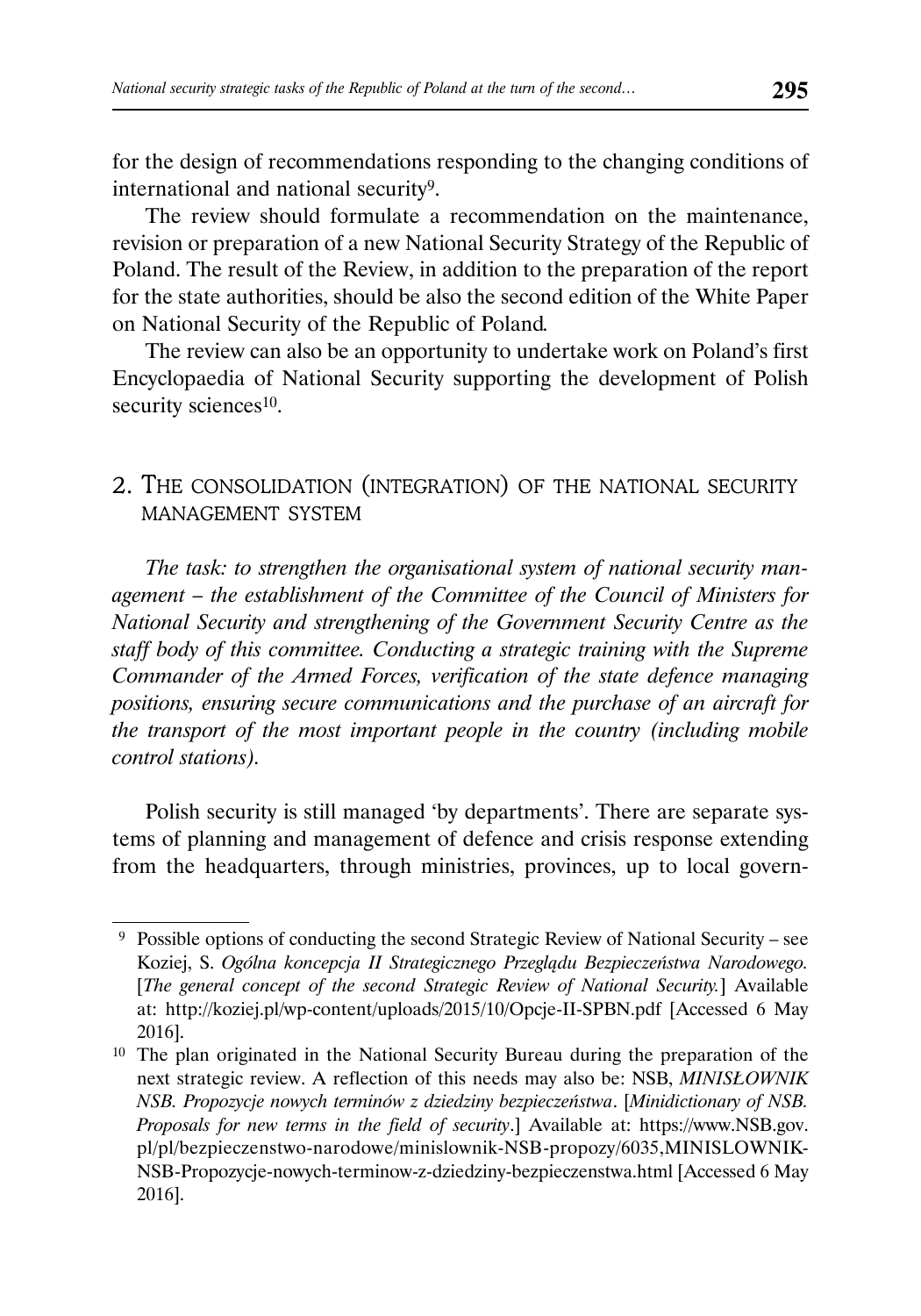ments (separate defence, crisis, Civil Defence plans and programmes). There is no integrated and comprehensive approach $11$ .

This happens in conditions when more and more areas of security are trans-sectoral (e.g. cyber security, energy security, defence industry issues, coordination of special services, etc.), which requires unified management. At the same time, among others, question of the organisation and functioning of the National Civil Defence should be comprehensively regulated, as it is a structure responsible for the protection of the population in the conditions of external threat to the security of the state and during a war.

Therefore there is a need to consolidate the system of national security at all levels of the state – from the Council of Ministers to the level of local government – according to a model: a decision-maker, a collegiate advisory body, a staff body.

At the central level, it is advisable to establish a Governmental Committee for National Security serviced by the Government National Security Centre, created by the expansion of the current Government Security Centre.

Moreover, key strategic state documents pertaining to security should also be substantively integrated. For example, instead of the current Political and Strategic Defence Directive, which regulates only defence matters, a Political and Strategic National Security Directive should be prepared which would regulate the activities of the state in all areas of security.

The integration of the national security management system also requires the regulation of laws, which can be achieved through the preparation of the law on national security management.

The implementation of such a comprehensive approach in practice requires proper preparation of specialised clerical personnel. For the needs of the national security management system it is advisable to create a university engaged in research and education in the field of integrated, transsectoral, cross-sectoral, state-wide national security (educating both students, and – at special courses – executives and civil servants). Such a university might be established during a reform of higher military education.

<sup>11</sup> All major theoretical studies confirm the conclusions of the Strategic Review of National Security about the need to integrate safety actions. See, e.g. Pawłowski, J. ed., op. cit.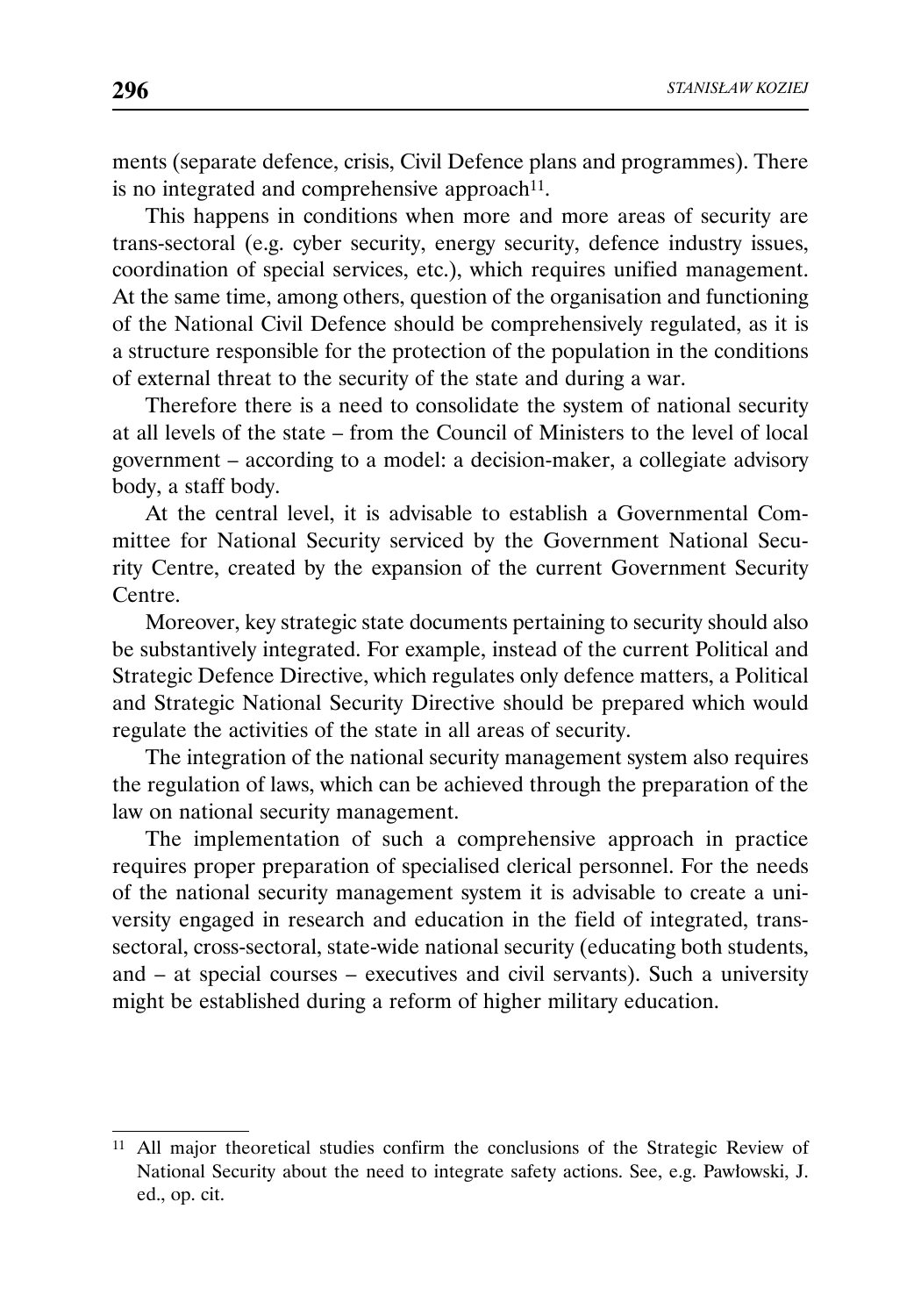### 3. THE CONSTRUCTION OF THE SYSTEM OF STRATEGIC RESILIENCE OF THE COUNTRY TO AGGRESSION

*The task: the completion of the preparation and implementation of a programme for strengthening the strategic resilience of the country to aggression (the duties of Special Forces in the defence of the country, the reform of the National Reserve Forces, the reserve mobilisation system, Civil Defence, the prevalence of defensive preparations, education for security, support for initiatives and activities of pro-defence associations and other social organisations, including for fostering patriotism).*

The basis for ensuring the external security of the state is a suitable deterrence potential, which can have both an offensive (retaliatory) dimension and a defensive (deterrent) one.

In terms of offensive deterrence we should maximally use the alliance potential (nuclear and conventional ones) and selectively build our own capacities. At the same time Poland should organise its own national system of defensive deterrence (deterrence, repression).

The purpose of this system should be to immunise the state and its territory to various forms of aggression, especially to hybrid aggression, including primarily subthreshold aggression (below the threshold of an open, regular war), so that in strategic calculations of a potential aggressor offensive actions would be too expensive in comparison with the expected political and strategic benefits.

Therefore, the construction of a system of strategic resilience to all kinds of threats must be continued<sup>12</sup>. The idea behind this system is the coordination of the legislative, operational, training, organisational, technical, etc actions in areas such as:

- irregular activities on the territory occupied by the enemy;
- military and non-military support of operating troops in regular activities;
- preparation of mobilisation reserves;
- operational preparation of the territory and protection of critical infrastructure;

<sup>12</sup> See more on this topic, among others, in: Koziej, S. 2016. Strategiczna odporność kraju i rola w niej podmiotów niepaństwowych. [Strategic resilience of the country and the role of the non-state actors.] *Krytyka Prawa. Niezależne studia nad prawem*. Akademia Leona Koźmińskiego, vol. 8, no. 1/2016, pp. 82–92.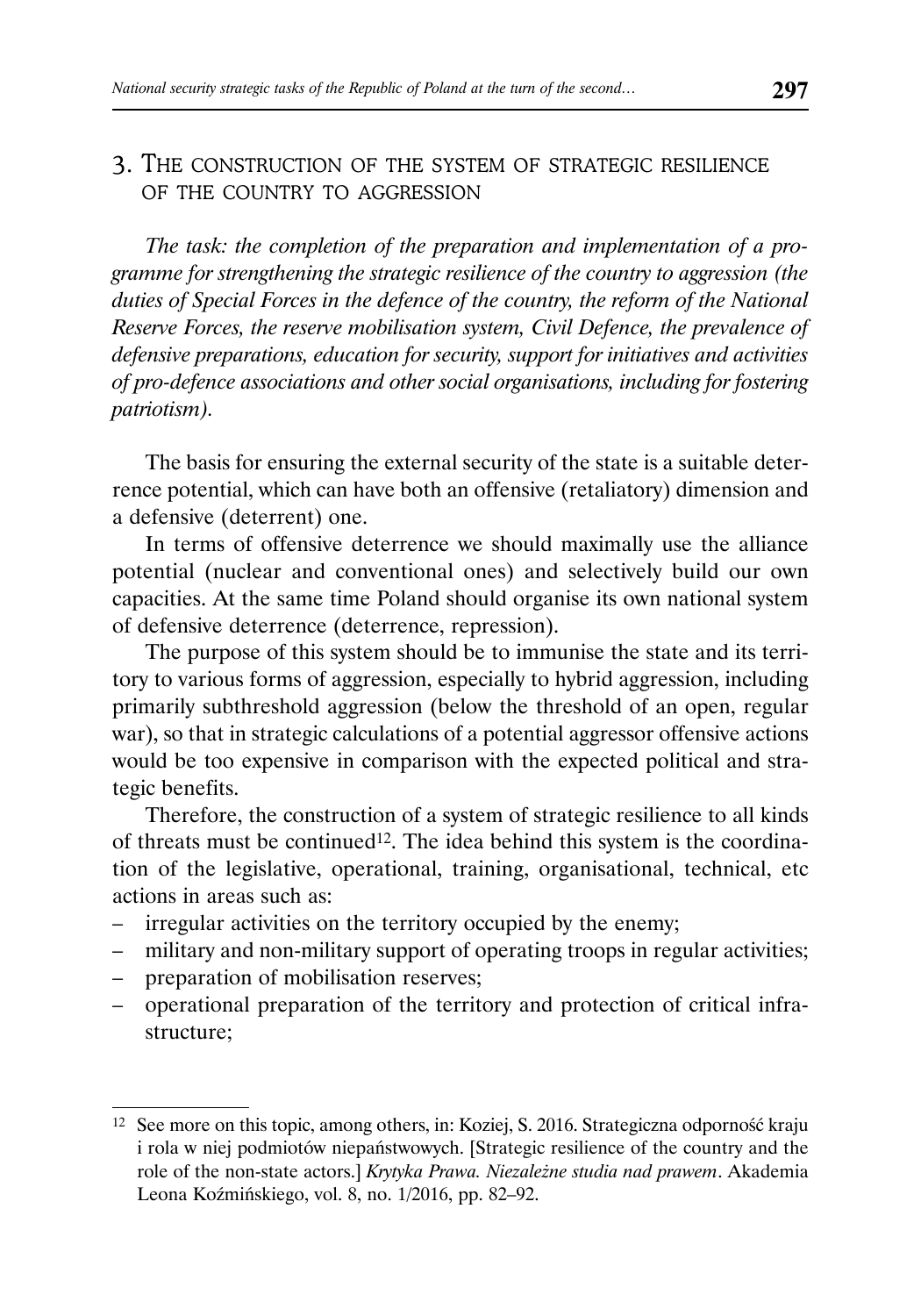- ensuring the safety of citizens and state structures, including widespread civil protection;
- conducting public education for security, including defence preparation of society, among others, by exploiting the potential of non-governmental pro-defence organisations.

These operational tasks require the clarification of tasks of the Special Forces, the reformed National Reserve Forces (NSR) and territorial defence forces built on their basis, non-military security and civil protection formations, or non-governmental pro-defence organisations. These are also tasks connected with the improvement of the system of reserves mobilisation.

Irregular activities on the territory occupied by the enemy should be organised and coordinated by the Special Forces13. Therefore, they should be entrusted with a wider scope of country defence tasks; what is necessary is the increase of their number and their training on the territory of the country with other state structures.

A task of territorial defence forces (created especially as a result of the reform and expansion of the National Reserve Forces) should be local support for activities of operational troops and other security forces, as well as participation in irregular activities on the territory overrun by the enemy. Preparation for this task should be based on the reform and expansion of the NRF, leading to the creation of separate formations at military units, operating under the subordination to Provincial Military Chiefs of Staff ('provincial governors' army'). It is important that their members should be primarily reservists, not candidates for professional service.

It is necessary to improve the system of reserve mobilisation, enabling the strategic expansion of the armed forces to the size and structure of the war time and their replenishment in the course of any hostilities. The tasks in this area are the adequate planning of needs, the organisation of the mobilisation of resources and their systematic training.

The safety of state structures, citizens and critical infrastructure in the face of armed threats should be provided by non-military security formations. This is connected with the need to clarify properly tasks of the police, special forces, local government guards, security agencies and object protection formations and to prepare them for these tasks.

<sup>13</sup> A strudy about special troops – see Królikowski, H. 2005. *Działania specjalne w strategii wojskowej III Rzeczypospolitej Polskiej*. [*Special operations in the military strategy of the Third Republic of Poland*.] Siedlce: Wydawnictwo Akademii Podlaskiej.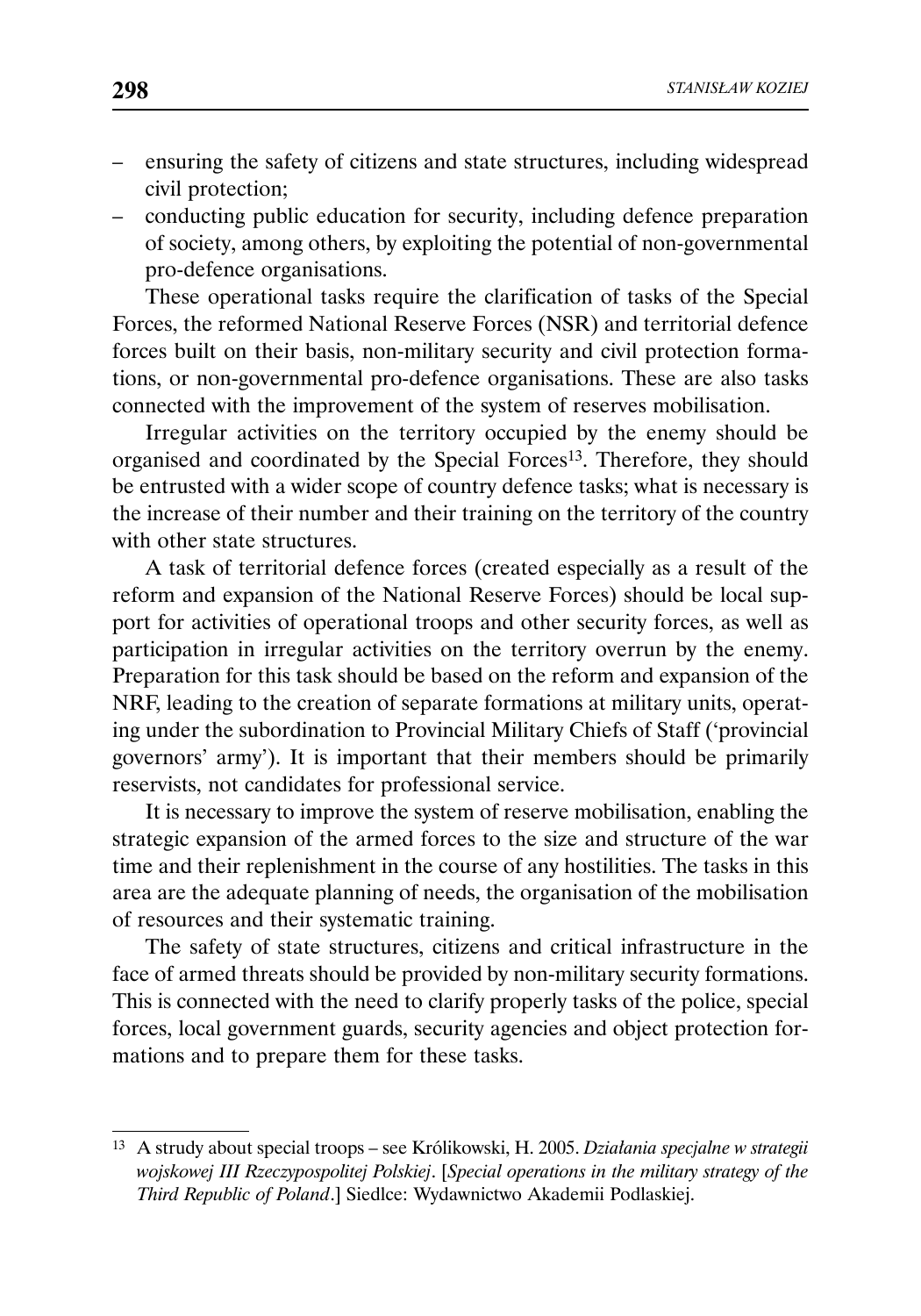Adequately prepared formations of civil protection should be responsible for the protection of civilians from the effects of military and non-military threats in a time of war<sup>14</sup>. Preparation tasks in this area should involve, among others, the creation of a rescue system involving services such as the National Fire Service, emergency medical services and volunteer fire brigade and the creation of structures of Civil Defence of the Country for a time of war (appropriate transformation of some rescue formations into National Civil Defence formations for this time).

An important role in the system should be played by social pro-defence organisations (associations, uniformed classes, reconstruction groups), realising the task of preparing citizens and local communities for national security and preparing them to act in conditions of threat and war, including the implementation of defence tasks15.

# 4. THE ORGANISATION OF THE NATIONAL INFORMATION SECURITY SYSTEM, INCLUDING THE ACCELERATION OF THE CONSTRUCTION OF THE CYBER SECURITY SYSTEM

*The task: to develop a doctrine of information security and organise operation units in cyberspace in the Ministry of National Defence and other ministries (e.g. the Ministry of Internal Affairs, the Ministry of Administration and Digitisation) and public safety protection services, and to create a system of supra-ministry coordination of information activities and in cyberspace.*

Among hybrid threats for the security of Poland the first place is occupied by the politico-military pressure, carried out mainly in the information sphere, also in cyberspace. Therefore, it should be a priority to build an

<sup>14</sup> On challenges in this sphere see, among others: Kossowski, B., Włodarski, A. ed. 2007. *Wyzwania bezpieczeństwa cywilnego XXI wieku – inżynieria działań w obszarze nauki, dydaktyki i praktyki.* [*Civil security challenges in the twenty-first century – engineering activities in the field of science, education and practice*.] Warszawa: Fundacja Edukacja i Technika Ratownictwa.

<sup>15</sup> Koziej, S. 2016. Marnowanie potencjału organizacji proobronnych nie wchodzi w grę. [Wasting of the potential of pro-defence organization is out of the question.] In: Chełchowski, W., Czuba, A. *Militarni. Już wojskowi czy jeszcze cywile*. [*The military. Already the military or still civilians*.] Warszawa: MUZA SA.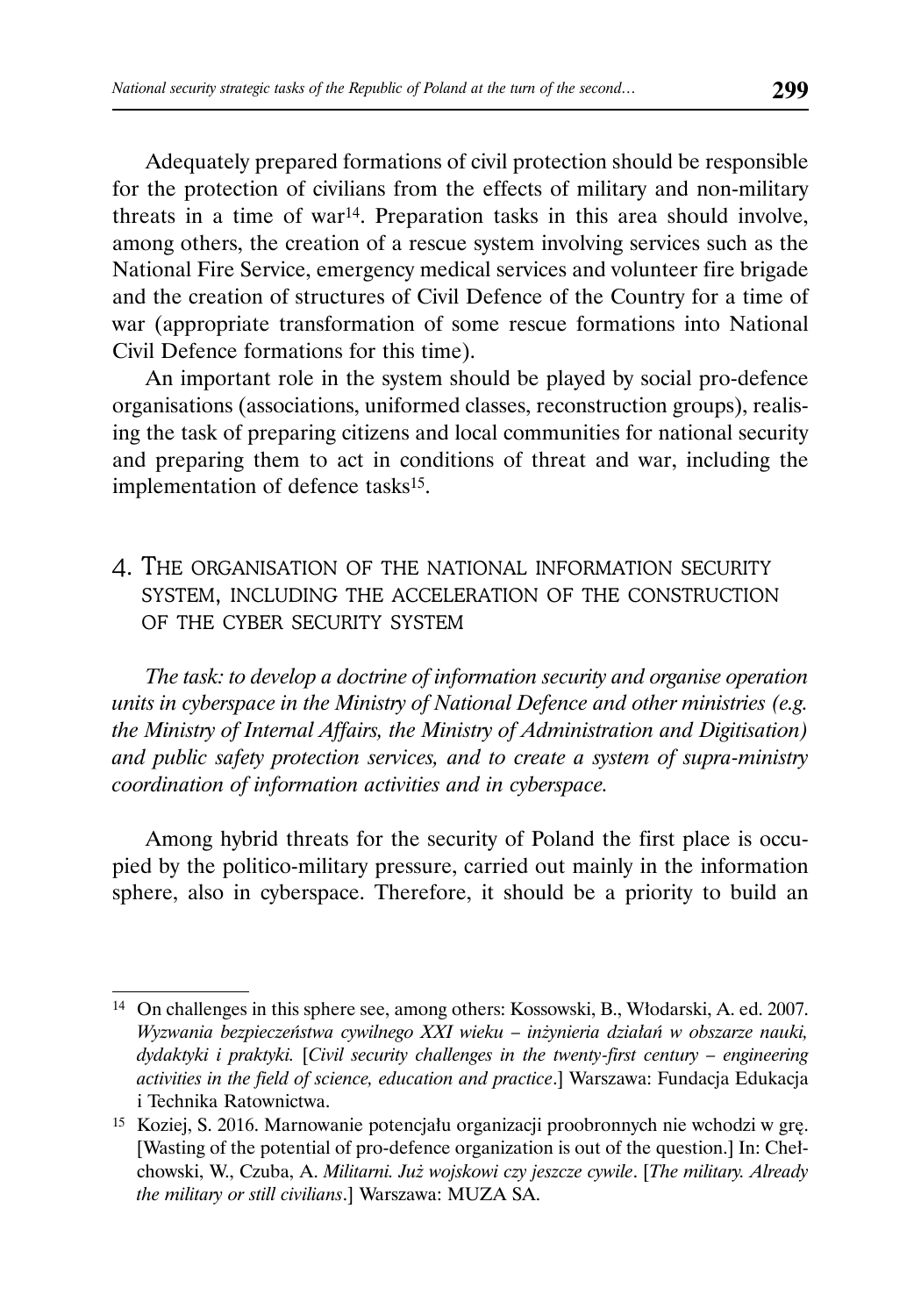effective system of information security with a well-organised cyber security sector16.

The beginning of action should be the development and adoption of the information security doctrine as one of the documents implementing the National Security Strategy of the Republic of Poland<sup>17</sup>. The doctrine should specify strategic objectives and determine the desirable courses of action (operational tasks), and the necessary preparations (preparation tasks) in the field of information security.

According to the outlined guidelines, the individual information security units (including cyber security units) should be created and expanded in the defence and protection (military and non-military) links of the national security system. These should be structures capable of performing both defensive and offensive tasks.

It is particularly important to ensure the sovereign operating and technical control over highly digitalised systems of combat and support, including management systems (disposal of source codes of their software). An important task is supra-ministry coordination of this issue in the context of building an integrated system of national security.

In the context of threats in cyberspace, it is important to:

- develop mechanisms of interaction and cooperation between the public and private sectors;
- ensure a balance between security measures and civil liberties;
- continuously improve civic awareness in the field of cyber security;
- use the potential of citizens within the country's cyber defence and cyber protection in the form of voluntary work for cyber security of the state;
- construct a support system for research and development projects in the field of cyber security, conducted in cooperation with the world of science and commercial enterprises;
- invest in national solutions in the field of cyber security, in particular in the field of cryptology;

<sup>16</sup> Recently adopted doctrinal findings should be used and implemented. See: NSB. 2015. *Doktryna Cyberbezpieczeństwa Rzeczypospolitej Polskiej*. [*The cybersecurity doctrine of the Republic of Poland*.] Warszawa.

<sup>17</sup> A draft of such a document has been prepared by the NSB: *Doktryna Bezpieczeństwa Informacyjnego. Projekt.* [*The Doctrine of Information Security*. *A draft*.] Available at: http://koziej.pl/wp-content/uploads/2015/09/Projekt\_Doktryny\_Bezpieczenstwa\_Informacyjnego\_RP.pdf [Accessed 6 May 2016].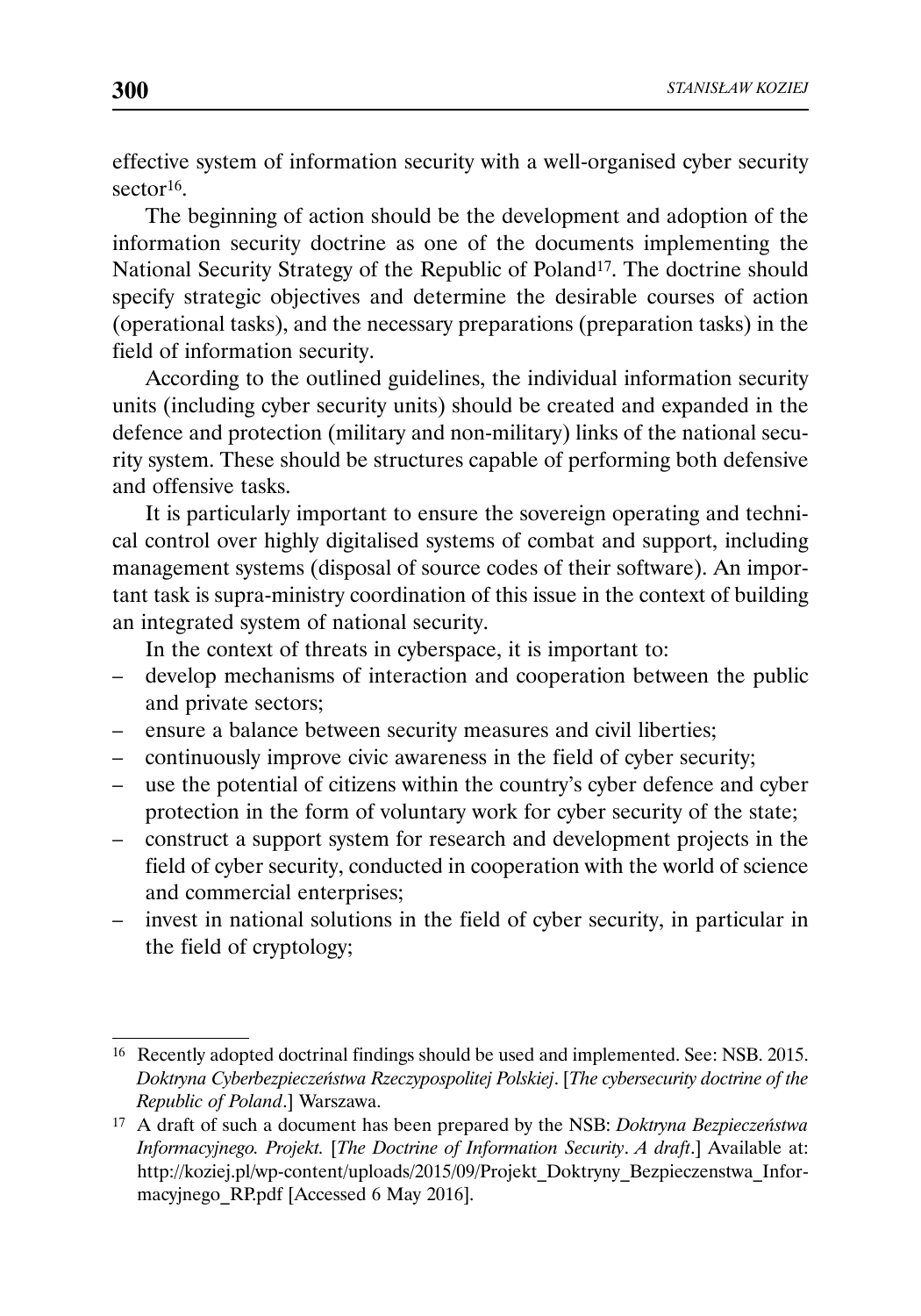– create a national mechanism for coordination of activities, serving not only the improvement of cooperation within the public administration, but also coordination of cooperation with the private sector.

In addition to the activities within information security, also other areas of non-military security, including energy security and economic security, should be strengthened.

# 5. THE IMPROVEMENT OF THE SYSTEM OF PREPARATION OF RESERVE MOBILISATION AND A REFORM OF THE NATIONAL RESERVE FORCES

*The task: to develop a system of armed forces mobilisation, with a simultaneous reform of the National Reserve Forces and involvement of social pro-defence organisations.*

In the conditions of having a professional army, it is necessary for the state to have appropriately numerous and well-prepared reserves that can be mobilised.

It is assumed that the task of a professional army in a time of peace is primarily to prevent the outbreak of a conflict. In the event of war on a large scale the activities must be carried out by the armed forces expanded by the mobilisation to the size needed for this time. The expansion and prevalence of defence is ensured by the systematically trained reserves, along with weapons and equipment maintained them for the time of the expansion. In the face of the contemporary needs this solution is adequate and reasonable.

The increased activity of all pro-defence non-governmental social organisations should be maximally utilised for the training of military reserves. A good step in this direction is to associate some of these organisation into a national federation of such entities, with the support of the Ministry of National Defence.

An important element of the military reserve system should also be the reformed National Reserve Forces, along with the territorial defence forces created as a result of the reform. Reforming them we should move from single NRF jobs located today in operating troops to establishing separate, territorially subordinated formations (branches) of the NRF, constituting the first, 'elitist' and operational echelon (as opposed to the mobilisation of reserves) of strategic reserves of the Polish Armed Forces.

The main operational tasks of the so reformed the NRF should include local support for operations of operational troops and other services of the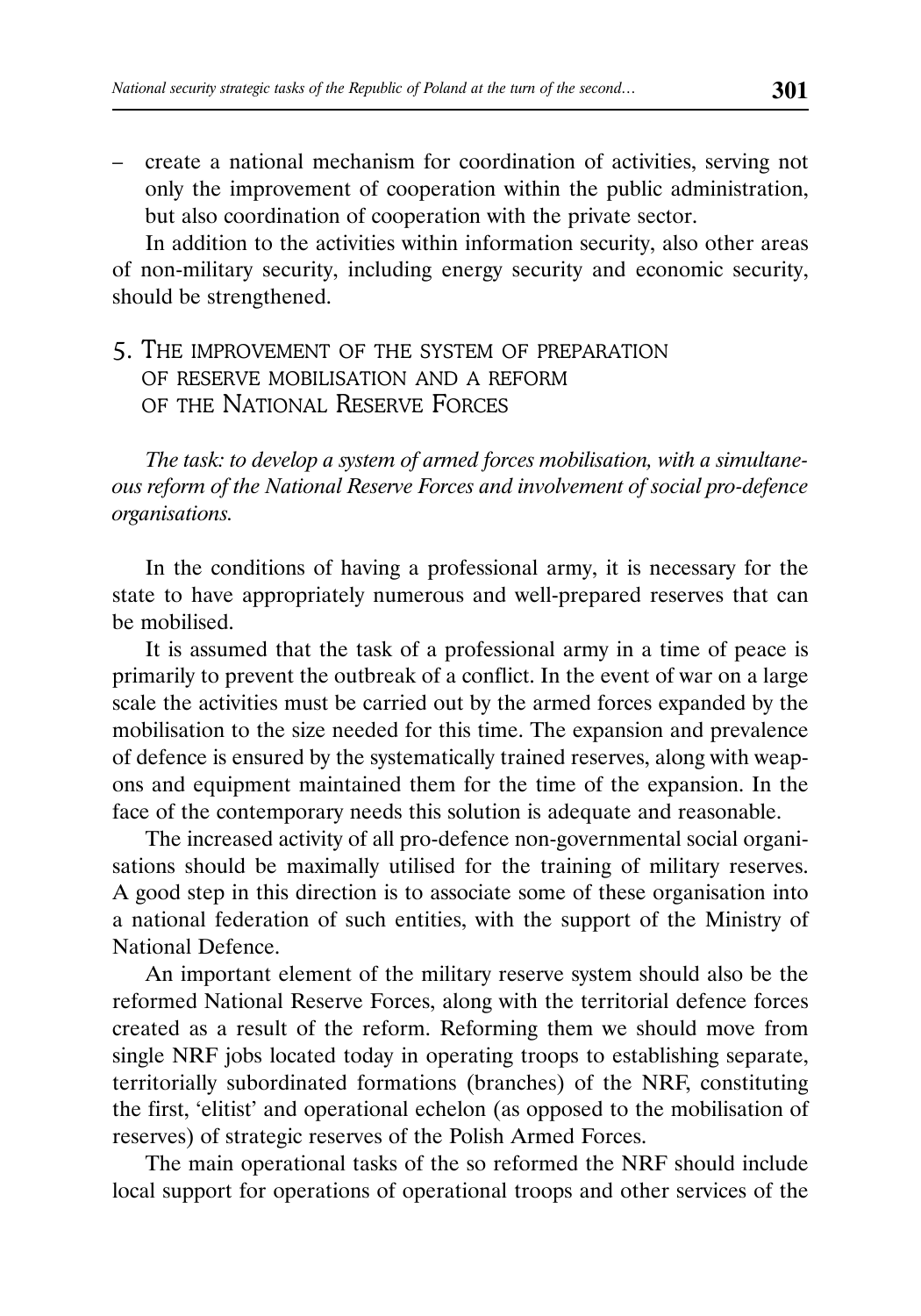state in ensuring territorial security or participation in irregular activities on the territory overrun by the enemy.

# 6. THE IMPLEMENTATION OF THE 'THIRD WAVE' OF TECHNICAL MODERNISATION OF THE POLISH ARMED FORCES – CYBER DEFENCE, UNMANNED SYSTEMS, PRECISION-GUIDED WEAPONS

*The task: to consistently pursue a long-term programme of technical modernisation of the Polish Armed Forces in accordance with the adopted priorities and to prepare a programme of the modernisation 'third wave' oriented at extensive computerisation of the army (cyber defence, unmanned systems, precision-guided weapons, including ones based on the use of satellite technology).*

The Armed Forces are a synthesis of three factors: man, weapons and organisation18. The personal capital is the most important. The organisational solutions are also important. However, weapon is the essence of the army. Without it, even the largest and best-organised group of people would not be a full-fledged army. Therefore, the development of weapons and military technology and their continuous technical modernisation are factors that largely prejudge the strength and the face of the armed forces, and determine the direction of the transformation of the army19.

The rational, planned and long-term development of the Armed Forces in Poland has a nearly fifteen-year history. Its beginning was the establishment in 2001 of the statutory fixed rate of budgetary outlays on the military at the level not lower than 1.95 percent of GDP (and, additionally, in a separate act 0.05 percent of GDP on the multiannual programme to finance the purchase of a multi-purpose aircraft).

As part of the planned modernisation a number of important programmes, which can be described as the 'first wave' of the modernisation of the Polish Army in the twenty-first century, have been implemented in the Armed Forces. It concerns primarily the acquisition of a multi-role aircraft F-16, a wheeled armoured personnel carrier ROSOMAK, or an anti-missile system SPIKE.

<sup>18</sup> See more in: Koziej, S. 2011. *Teoria sztuki wojennej*. [*The theory of military art*.] Warszawa: Bellona.

<sup>19</sup> See more on this topic, among others, in: Ciastoń, R. et al. 2014. *Siły Zbrojne RP – stan, perspektywy i wyzwania modernizacyjne*. [*The Polish Armed Forces – the state, prospects and modernization challenges*.] Warszawa: Fundacja im. Kazimierza Pułaskiego.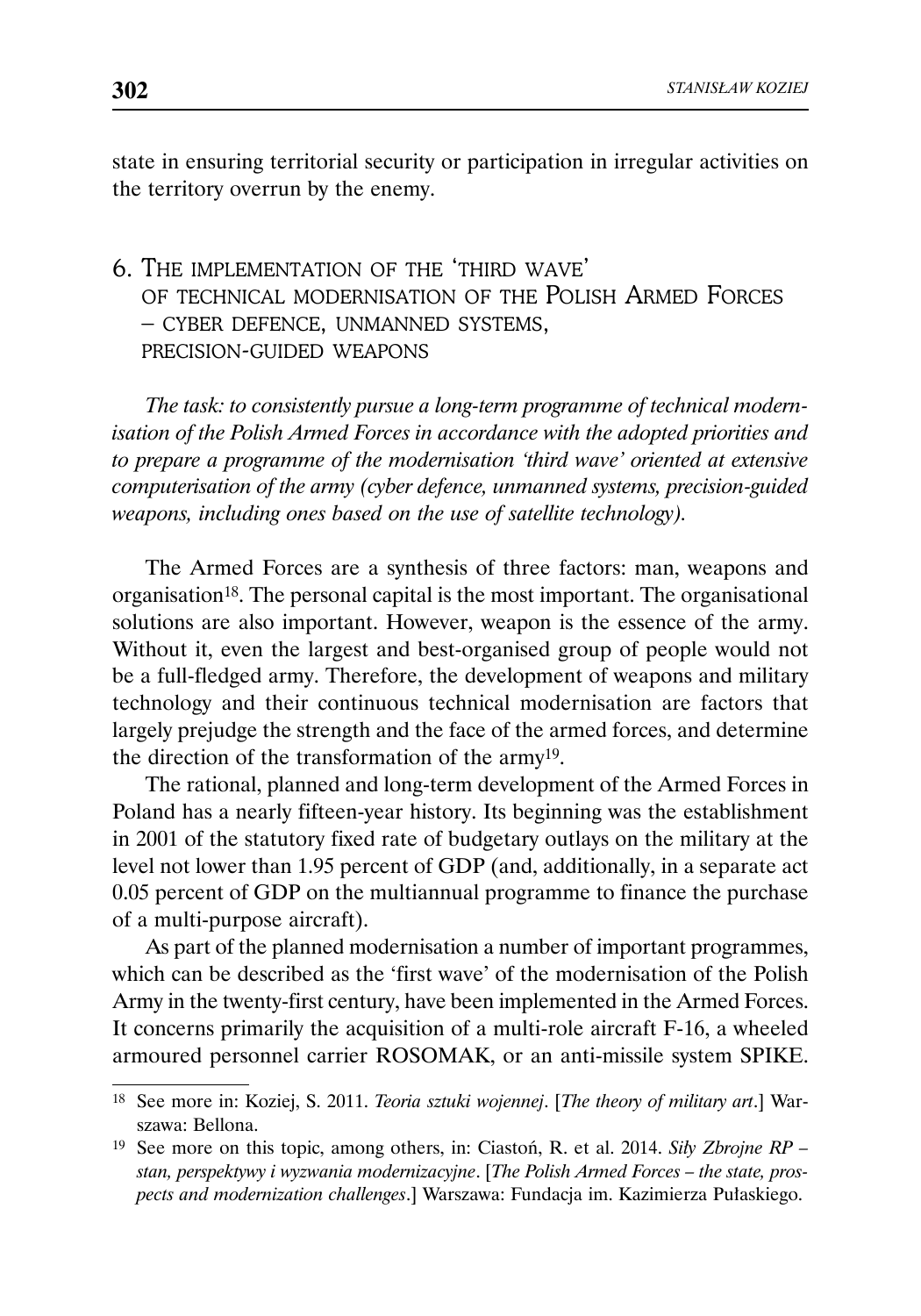Currently the 'second wave' of the modernisation is being implemented. It consists of the programmes that are launched in accordance with the priorities laid down in the governmental and presidential Major Directions of Development of the Polish Armed Forces and their Preparations for the Defence of the State for the years 2013–2022:

- air defence, including anti-missile defence<sup>20</sup>;
- information systems (communications, reconnaissance, command);
- the mobility of land forces, especially the helicopter mobility.

As a result of the implementation of these programmes the Polish Armed Forces will belong to the main core of NATO forces. An important support here is raising the fixed rate of budgetary expenditure on defence to 2 percent of GDP.

However, in the near future the Polish Armed Forces await the implementation of priorities within the framework of the 'third wave' of the modernisation, the assumptions of which were outlined in the decision of the President on the Main Directions of Development of the Polish Armed Forces and their Preparations for the Defence of the State for the years 2017–202621.

Similarly to Toffler's theory of development of civilisation, the 'third wave' of the modernisation of the Polish Army in the twenty-first century should be a technological leap in the sphere of information. This means massive equipping of the Polish Armed Forces with the computerised combat and support systems. This process should be completed in the third or fourth decade of the twenty-first century.

As part of the 'third wave' the following three modernisation development programmes of the Polish Armed Forces must be treated as a priority<sup>22</sup>:

– Cyber defence means (broadly – cyber combat, cyber weapons) – combat for supremacy in cyberspace will be even more important for the success

<sup>20</sup> See, e.g. Ciastoń, R. et al. 2014. *"Polska Tarcza" – potrzeby, wyzwania i implikacje dla bezpieczeństwa kraju*. [*Polish ballistic missile defence – needs, challenges and implications for the security of the country*.] Warszawa: Fundacja im. Kazimierza Pułaskiego.

<sup>21</sup> See: NSB. *Prezydent określił główne kierunki rozwoju Sił Zbrojnych.* [*The President specified the main directions of development of the Armed Forces*.], op. cit.

<sup>22</sup> These priorities are in line with the latest trends in the development of the armed forces in the most technologically advanced armies of the world. See, e.g. the strategy of the so-called 'third offset' in the US Army: *The third U.S. offset strategy and its implications for partners and allies. As Delivered by Deputy Secretary of Defense Bob Work, Willard Hotel, Washington, D.C., January 28, 2015.* Available at: http://www. defense.gov/DesktopModules/ArticleCS/Print.aspx?PortalId=1&ModuleId=2575&A rticle=606641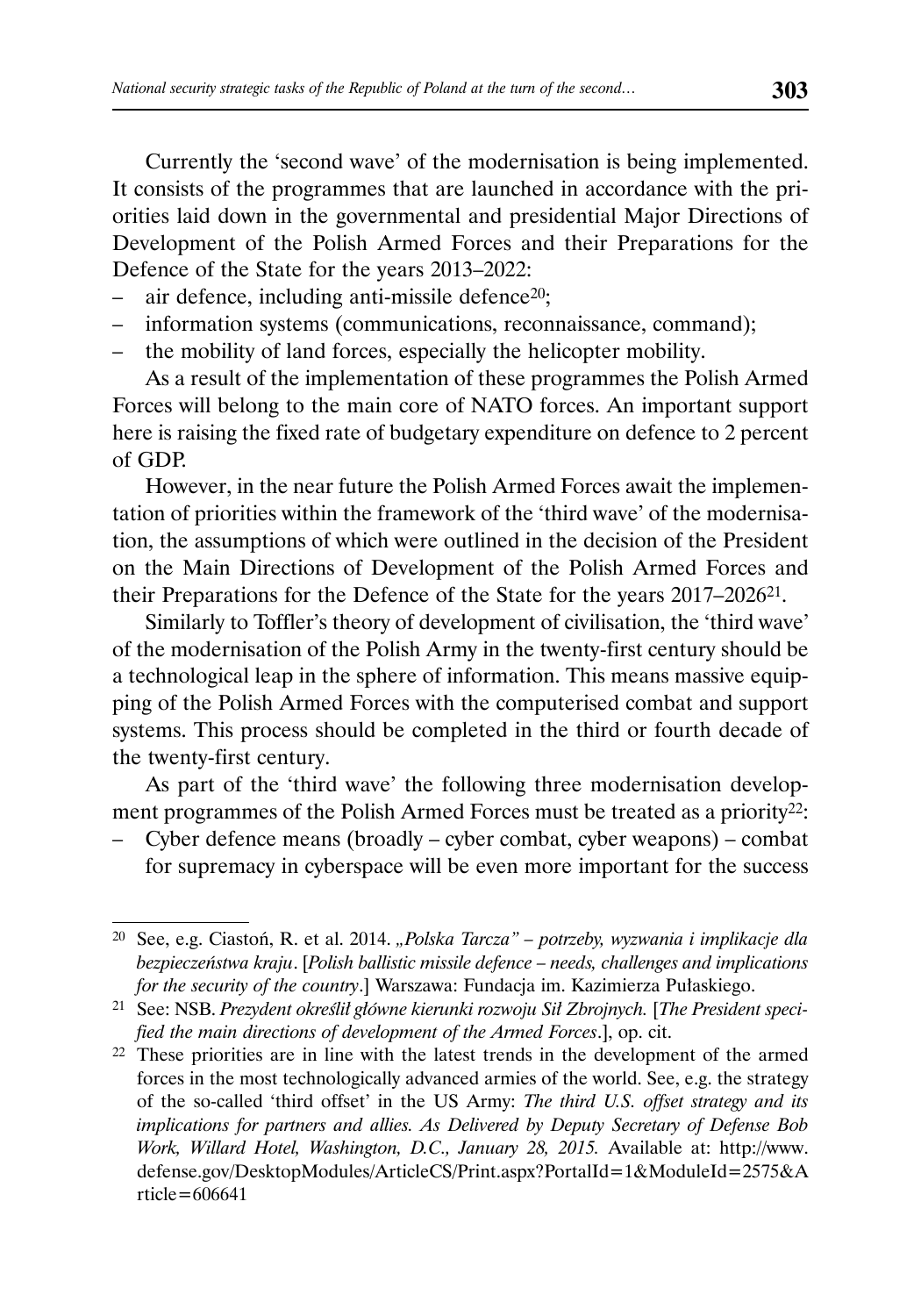than, for instance, the struggle for supremacy in the air known in the previous century.

- Unmanned combat and support systems the information revolution enables and enforces even wider replacing of men by highly computerised, unmanned systems (drones). Just like in the twentieth century cavalry was supplanted by tanks, so in the twenty-first century manned machines will be supplanted by unmanned ones.
- Precision-guided weapons, including the ones using satellite security technologies, i.e. systems making use of space for the need of national security, including the armed forces (just like all other computerised systems of combat and support, systems based on operation in cyberspace cannot operate effectively without the simultaneous use of space). Satellite communication, the use of satellites to identify, monitor, control, command, etc., are a prerequisite for the effective operation of computerised armed forces saturated with ITCs.
- 7. LAUNCHING AND IMPLEMENTATION OF THE NATIONAL PROGRAMME OF UNMANNED SYSTEMS (A FLYWHEEL OF INNOVATIVENESS FOR SECURITY AND DEVELOPMENT)

*The task: to launch and implement the National Programme of Unmanned Systems as an engine of innovativeness for safety and economic development, especially the innovativeness of Polish defence industry.*

There is a good chance for Poland to become one of the leading international manufacturers of unmanned systems. This innovative direction also presents a unique opportunity for a generation leap for Polish research and production potential in the sphere of defence.

Unmanned systems are among the most prospective security systems, including defence and protection systems. They are also used in other sectors of the economy, and in many spheres of public and private life. Other arguments in favour of the use of unmanned systems are their effectiveness, efficiency, and economic considerations, and – most importantly – the reduced risk of loss of human life or health23.

<sup>23</sup> See more on this topic, e.g., in: NSB. *Potrzebny narodowy program bezzałogowców.* [*We need the national programme of unmanned systems*.] Available at: https://www.NSB.gov.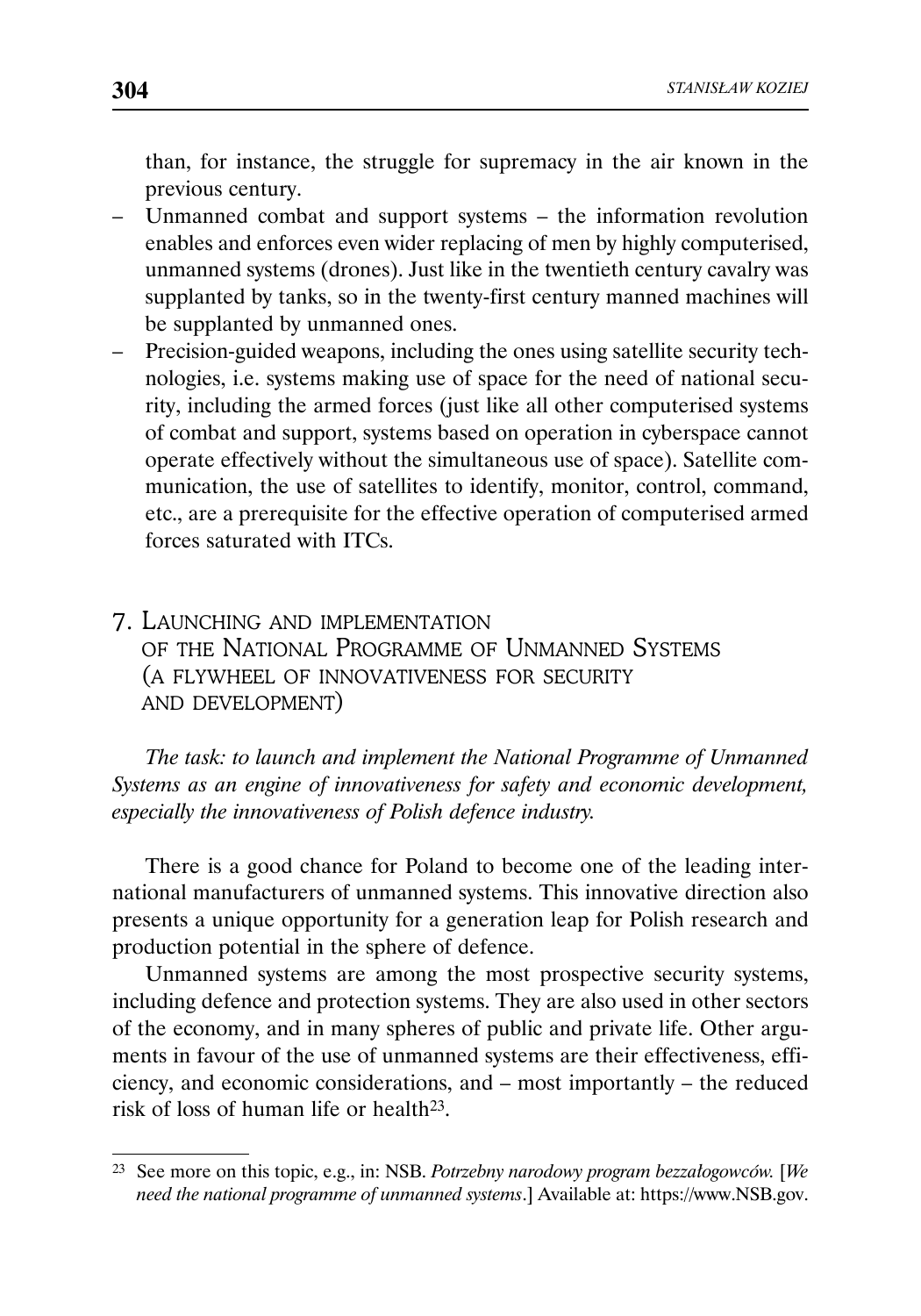Therefore, their use and development must be one of modernisation priorities, which is already happening among others in the Polish army. In the future, their use, also by public and non-public services and protective guards will take place on an even larger scale. We can also expect an increase in commercial demand for drones, because a group of users of such systems, as well as the number of their applications is constantly growing.

When using unmanned aerial systems in the area of security a key issue is the information control and management systems, or 'cryptographic control' (own software source codes), without which it is impossible to fully rely on the used equipment. This is one of the most important arguments for the establishment of own, national programme of their development and production.

To fully control unmanned aerial systems at the operational level, they must be of Polish production. Purchases from abroad are in such a situation burdened with too great a risk to base the equipment of Polish forces and structures of national security on them.

Polish science and industry have a promising human and technical potential, creating opportunities for innovativeness to design and produce a full range of unmanned systems of various classes and types in the perspective of a decade.

Using this chance Poland could be in the forefront of European countries-producers of unmanned systems, and also cooperate with international producers, for example, in the framework of the European programme of unmanned systems24.

What is necessary to launch the initiative of the National Programme for Unmanned Systems is the interest and cooperation of three groups: users defining the needs (the Polish Armed Forces, the police, services, guards); a scientific potential focused on the development of national solutions (including the National Centre for Research and Development); a production potential implementing specific projects (Polish defence industry entities). The cooperation of the above communities and the achieved synergy are a primary way to implement this complex challenge. It will also create a unique chance for a generation leap of Polish R&D and production poten-

pl/pl/wydarzenia/5375,Potrzebny-Narodowy-Program-Bezzalogowcow.html and http:// youtu.be/Dxk5Z\_Fd0NI [Accessed 6 May 2016].

<sup>24</sup> Even today these possibilities are significant. See, e.g. Lentowicz, Z. 2016. Bezzałogowce z Polski polecą walczyć za granicą. [Unmanned aerial systems from Poland will fly to fight abroad.] *Rzeczpospolita* 4 May 2016.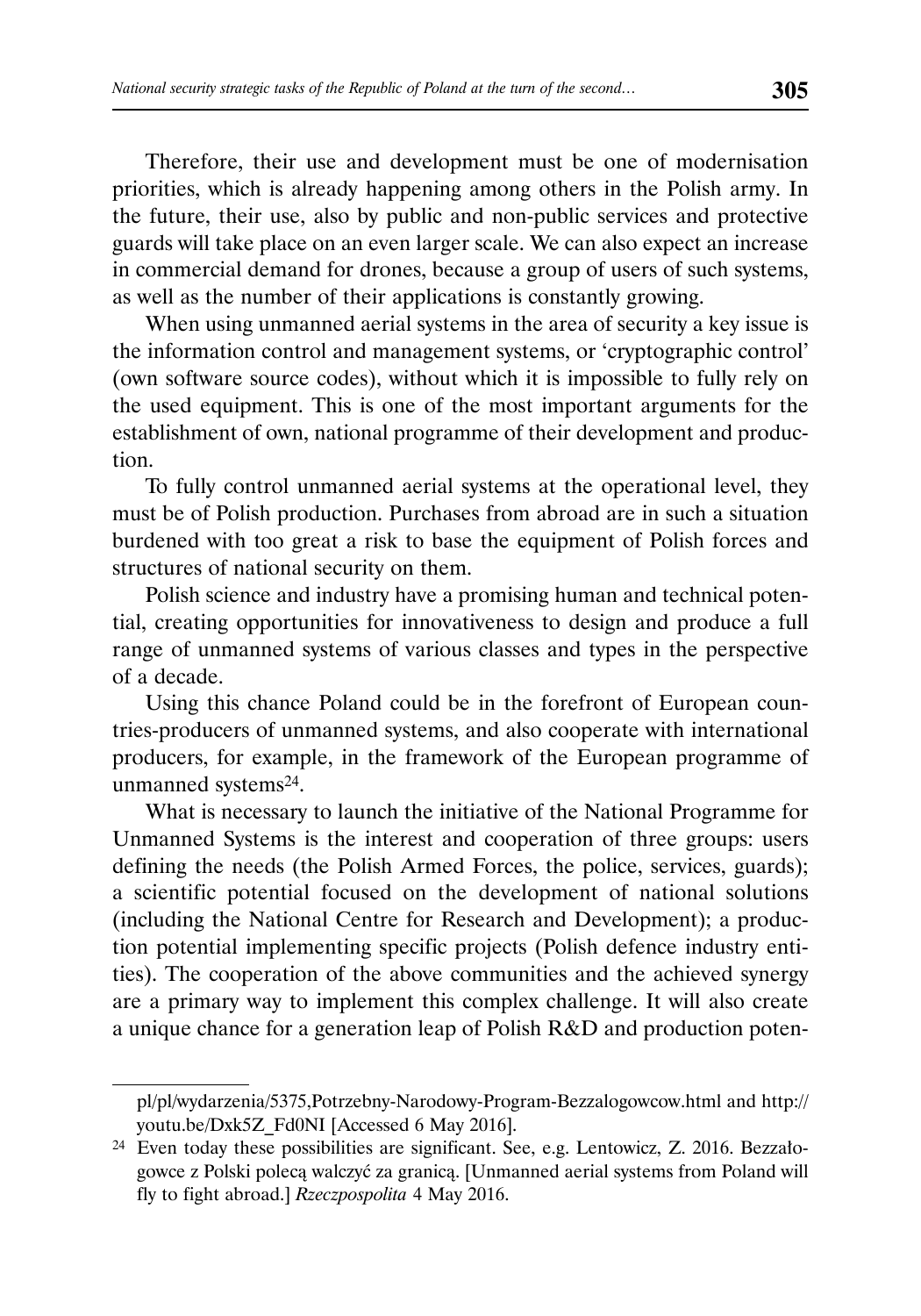tial in the sphere of defence25, making unmanned systems a showcase of the national defence potential

### 8. THE ACTIVITIES STRENGTHENING THE ATLANTIC ALLIANCE

*The task: to develop on the international forum activities strengthening the mechanisms of NATO collective defence, including the defence potential on the eastern flank of the Alliance, especially by transforming the training, rotational presence of the armed forces of allied countries in the region into the strategic, continuous, permanent presence.*

NATO responded adequately to the outbreak of the conflict in the east increasing the military allied activity and presence in the flank countries, as well as in the Baltic Sea and the Black Sea26.

However, given the durability of changes in the security environment caused by Russia, the permanent strategic adaptation of the Alliance's policy has become an important issue, especially by strengthening the mechanisms of collective defence.

Important directions of this adaptation – leading to strategic strengthening of the capacity on the eastern flank of NATO – were adopted at the NATO summit in Newport in 2014. The most important of them is the continuous, rotational military presence on the eastern flank in the framework of the increased exercise activity; the creation of the so-called 'Very High Readiness Joint Task Force' for immediate response (VJTF); the creation of advanced command elements with the necessary logistic infrastructure and support; the concretisation of contingency plans with the possible transformation of some of them into permanent defence plans in the future.

At the NATO summit in Warsaw (scheduled for 8–9 July 2016) these tasks should be summarised. At the same time it will be important to design the directions of the further strategic adaptation of the Alliance.

In this regard, it should be the most important to build the capacity to scare away, halt, deter a potential opponent from aggression below the threshold of an open, regular war. The Alliance undoubtedly has the cred-

<sup>25</sup> To see how important it is, see Kleiber, M. 2014. Nauka i technologia na rzecz bezpieczeństwa państwa w polskich realiach. [Science and technology is aid of the security of the state in the Polish reality.] *Bezpieczeństwo Narodowe*, no. 32, pp. 61–74.

<sup>26</sup> Koziej, S., Pietrzak, P. 2014. Szczyt NATO w Newport. [NATO summit in Newport.] *Bezpieczeństwo Narodowe*, no. 31, pp. 11–30.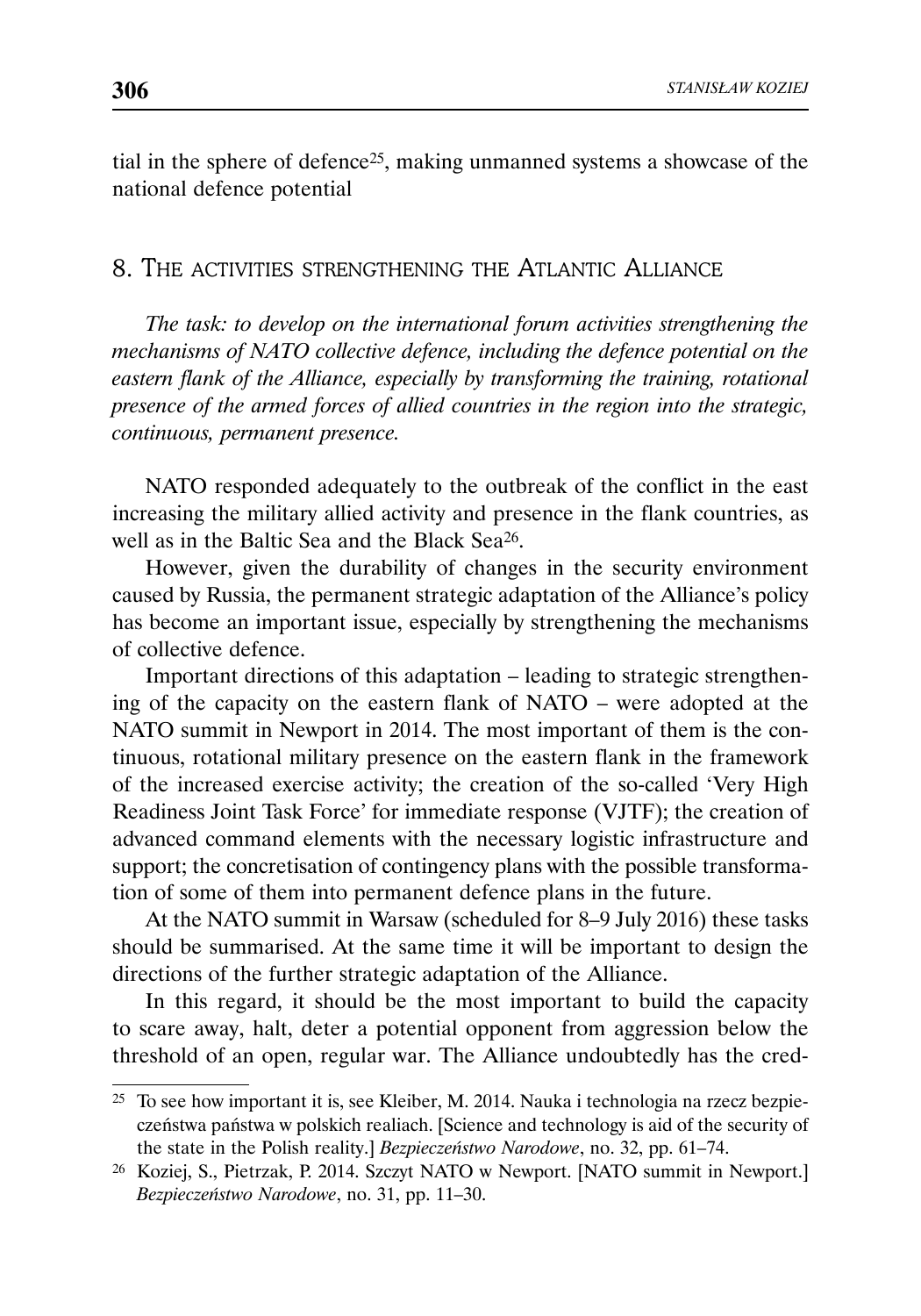ible deterrence potential, including nuclear deterrence, against large-scale aggression on its territory. On the other hand, the difficulty with responding and obtaining a consensus within NATO may occur in the event of irregular, asymmetric aggression, hybrid low-intensity aggression, and especially aggression below the threshold of an open war<sup>27</sup>.

One of the important ways to deter a potential aggressor from such actions is to ensure a strategic presence of troops from other allied countries on the territory of NATO border states. A potential attacker would then have to take into his strategic account entering into a conflict not only with the country which is the target of aggression, but also the countries whose troops would be deployed on the territory of the attacked state.

It is therefore necessary to strengthen the military presence in the border countries, in particular, to give it a more permanent nature. The concept of 'Very High Readiness Joint Task Force' adopted in Newport and the system of the rotary, exercise presence should be supplemented at the summit in Warsaw with the continuous presence of not even numerous, but clearly visible allied forces and adequate infrastructure in the border zone of NATO.

It is also important that the use the doctrine of the 'Very High Readiness Joint Task Force' for immediate response also assumed their anticipatory expansion in the direction of threats already in the phase of the emerging crisis, and not only in the form of a response to the existing aggression. Moreover, previous deployment of military equipment and weaponry in the border countries ('prepositioning') will also contribute to enhancing of the speed of VJTF operations.

One important challenge is NATO's conceptual response to Russia's nuclear doctrine with regard to tactical nuclear weapons, including the concept of the so-called 'de-escalation nuclear strikes' during a conventional conflict. This requires modification and adaptation of NATO nuclear doctrine concerning especially tactical nuclear weapons to virtually neo-Cold War conditions<sup>28</sup>.

<sup>27</sup> On certain aspects of this problem – see Fryc, M. 2015. Polska strategia obronności wobec potencjalnego wystąpienia zagrożenia militarnego z elementami "wojny hybrydowej". [Polish defence strategy against the potential military threat with 'hybrid war' elements.] *Bezpieczeństwo Narodowe*, no. 33, pp. 61–80.

<sup>28</sup> Koziej, S. 2016. Nuclear deterrence in the new Cold War*. Geopolitical Information Service*  6 May 2016. Available at: http://geopolitical-info.com/en/article/1462512789466042800 [Accessed 6 May 2016].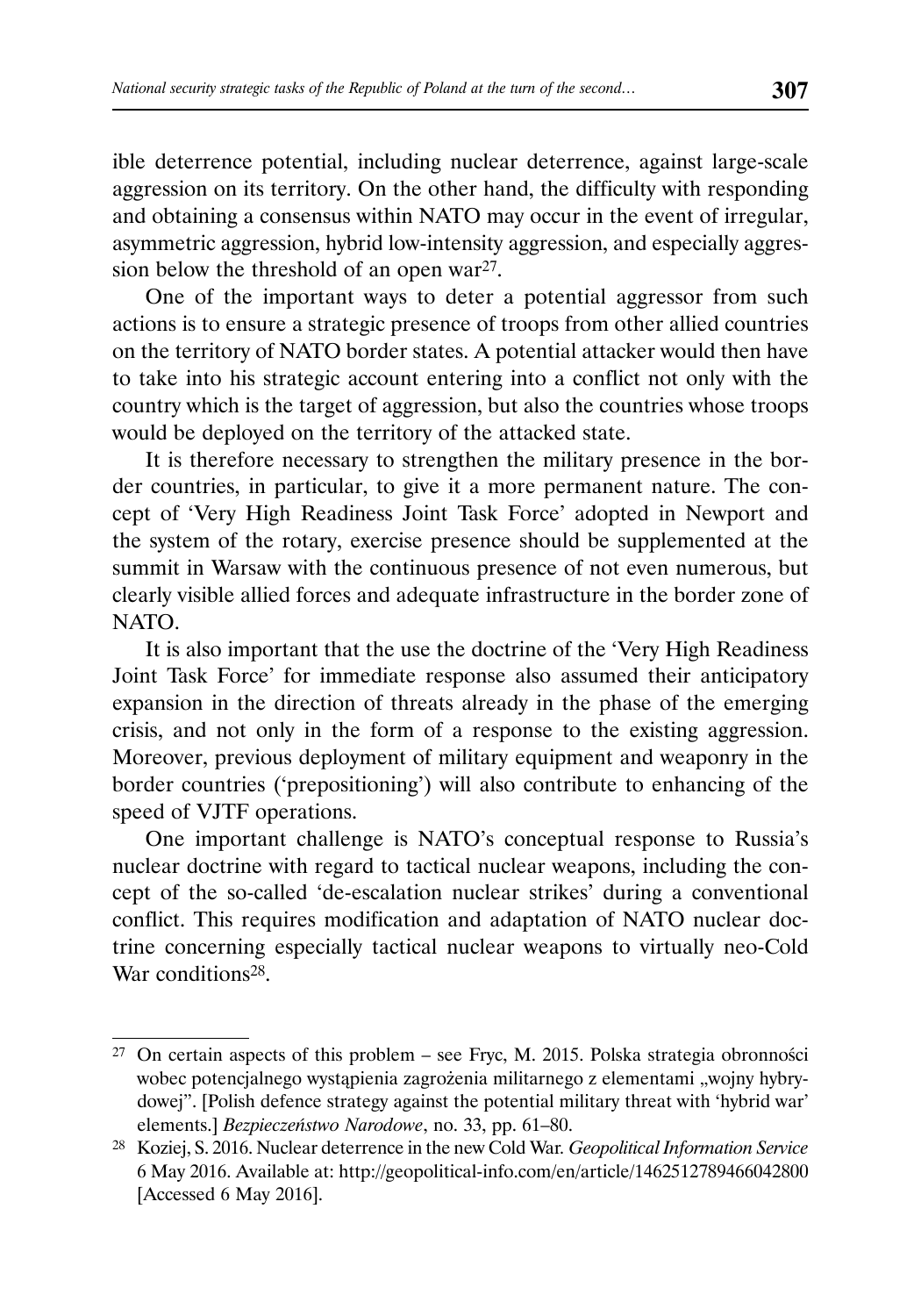It also seems that, given the scale, nature and duration of changes in the security environment<sup>29</sup>, a fundamental reflection within NATO on the amendment to the Strategic Concept adopted in Lisbon in 2010 will be necessary. It is advisable to start working on it already at the next NATO summit in Warsaw, with the prospect of the adoption of a new concept at the summit in 2018.

# 9. ACTIVITIES LEADING TO STRATEGIC EMPOWERMENT OF THE EUROPEAN UNION AND THE DEVELOPMENT OF COOPERATION BETWEEN NATO AND THE EU (POLITICAL AND STRATEGIC RESPONSE TO HYBRID THREATS)

*The task: to continue efforts to agree on a new common and viable EU security strategy, taking into account its complementarity with NATO and the development of systemic mechanisms of cooperation between NATO and the EU (the construction of a Euro-Atlantic 'security tandem').*

The European Union is one of the pillars of Poland's security<sup>30</sup>. Despite the fact that NATO remains the main international guarantor of military security, including of Poland and other Central European countries, the reaction to the Russian-Ukrainian conflict showed that the EU has a great deterrent potential implemented by mans of economic instruments, such as economic sanctions. The EU can also complement the competences of the Alliance in the field of non-military security, including energy, information, cybernetic, financial and social security.

If, however, the potential of the EU as a security pillar of the Republic of Poland is to be fully utilised, it has to become an essential strategic actor in the field of security and defence. That is why, Poland should seek to strengthen the EU's Common Security and Defence Policy (CSDP), engaging in the development of this initiative and defining its future shape31.

<sup>29</sup> A prognostic study on this topic: Fiszer, J.M., Wódka, J., Olszewski, P., Paszewski, T., Cianciara, A., Orzelska-Stączek, A. 2014. *System euroatlantycki w wielobiegunowym świecie. Próba prognozy*. [*The Euro-Atlantic system in the multipolar world. A forecast attempt.*] Warszawa: ISP PAN.

<sup>30</sup> Fiszer, J.M. ed. 2015. *Dziesięć lat członkostwa Polski w Unii Europejskiej. Próba bilansu i nowe otwarcie*. [*Ten years of Polish membership in the European Union. An assessment attempt and a new opening.*] Warszawa: ISP PAN.

<sup>31</sup> Koziej, S. 2016. *Przed czerwcowym szczytem UE w sprawie WPBiO – Europa potrzebuje jakościowo nowej strategii bezpieczeństwa.* [*Before the June EU summit on CSDP –*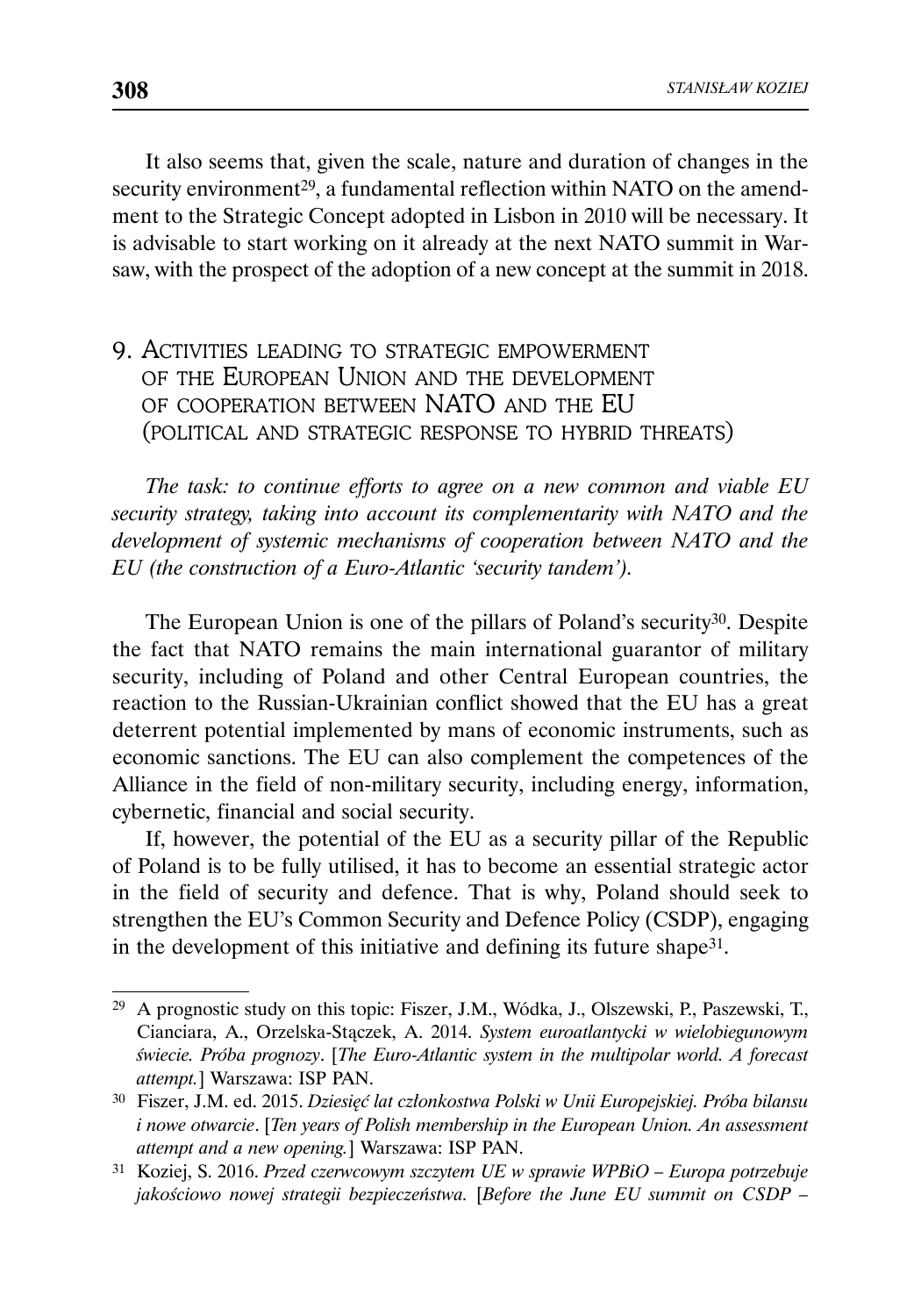The main challenge of the EU's Common Security and Defence Policy – which became evident as a result of the Ukrainian crisis $32$  – is the lack of a uniform strategy with which all Member Stated would identify themselves. The European Union needs a strategy to become a more efficient and effective institution. This strategy should relate to military affairs, but also (and perhaps primarily) to non-military aspects of security33.

What is needed are actions building the sense of the empowerment of the European Union as a strategic actor of security, especially in the face of the rapidly changing security environment on its eastern flank. A key to strengthening the subjectivity of the EU will be the implementation of the tasks posed by the European Council on 25–26 June 2015 ordering the preparation of the EU global strategy for foreign and security policy by June 201634.

The cooperation on the forum of NATO-EU is of particular importance. It seems that now is the right time to break the long-term deadlock and take action to build a Euro-Atlantic security tandem.

It is important in the face of the contemporary complexity of security threats in Europe35, hybridity meaning the simultaneous use of different methods and means of pressure and aggression from political, diplomatic, informational ones, through economic, financial, energy, cyber, to military ones in all possible degrees of severity (including aggression below the threshold of an open, regular war, particularly dangerous for allied/community organisations).

The EU-NATO tandem is an optimal solution in countering hybrid threats. The EU would be particularly effective in the field of non-military security and NATO in political and military security.

*Europe needs a qualitatively new security strategy*.] Fundacja Pułaskiego. Available at: http://pulaski.pl/przed-czerwcowym-szczytem-ue-w-sprawie-wpbio-europa-potrzebujejakosciowo-nowej-strategii-bezpieczenstwa/ [Accessed 6 May 2016].

<sup>32</sup> Sobczyk, K. 2015. Konflikt na Ukrainie – porażka czy szansa dla Wspólnej Polityki Bezpieczeństwa i Obrony UE? [The conflict in Ukraine – a defeat or a chance for the EU Common Security and Defence Policy?] *Bezpieczeństwo Narodowe*, no. 33, pp. 37–60.

<sup>33</sup> Koziej, S., Formusiewicz, R. 2014. O potrzebie nowej strategii bezpieczeństwa Unii Europejskiej. [The need for a new security strategy of the European Union.] *Bezpieczeństwo Narodowe*, no. 32, pp. 17–30.

<sup>34</sup> Koziej, S. 2016. The EU needs a security strategy based on common interests*. Geopolitical Information Service* 2 September 2016. Available at: http://geopolitical-info.com/ en/defense-and-security/the-eu-needs-a-security-strategy-based-on-common-interests [Accessed 6 May 2016].

<sup>35</sup> On the diversity of threats and challenges – see Wojciechowski, S., Potyrała, A. ed. 2014. *Bezpieczeństwo Polski. Współczesne wyzwania.* [*Poland's security. Contemporary challenges*.] Warszawa: Difin.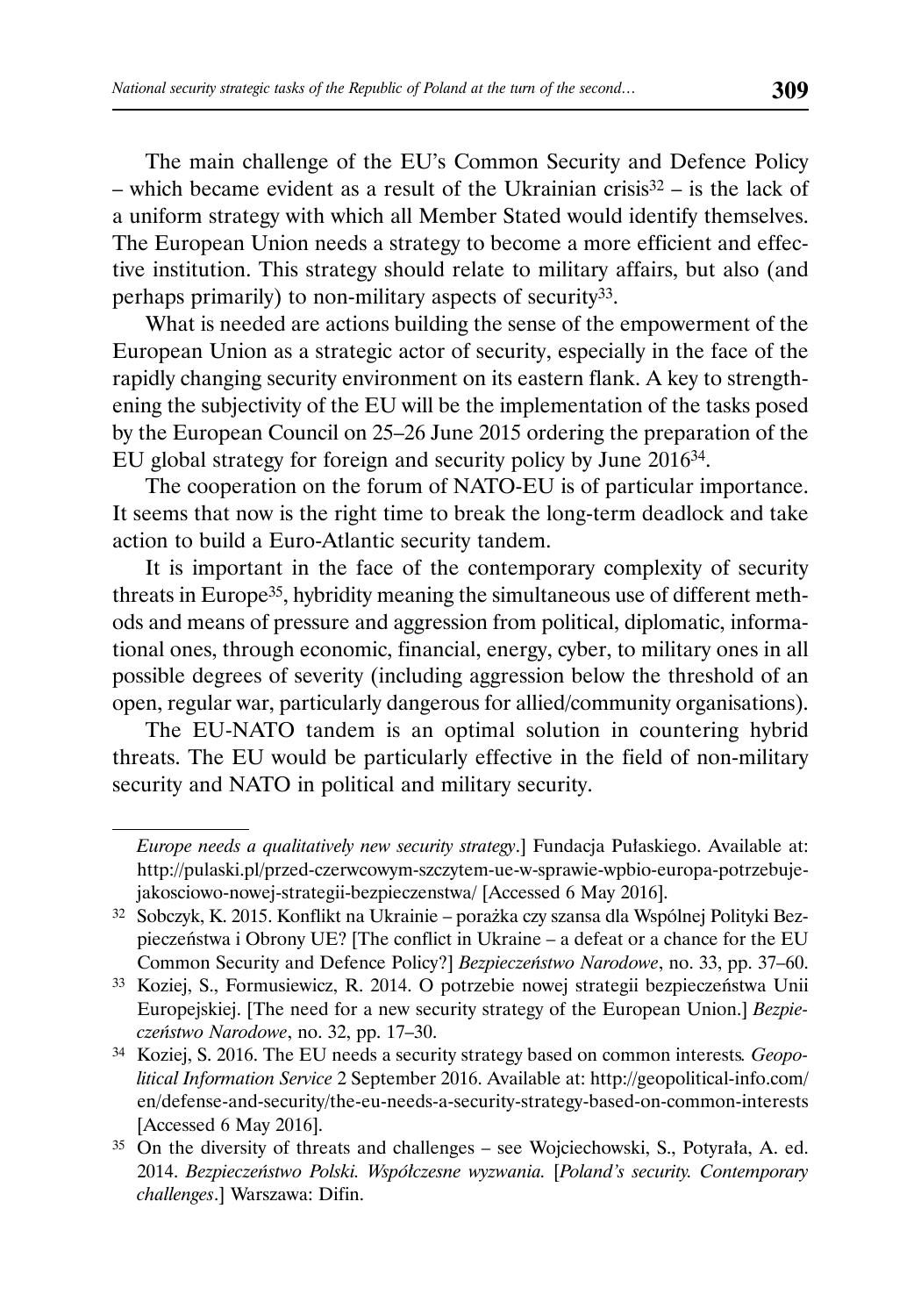### 10. STRENGTHENING OF STRATEGIC PARTNERSHIPS, ESPECIALLY THE ALLIANCE WITH THE US

*The task: to strive for the permanent stationing of US troops in Poland and in the region (including missile defence systems, air forces, special forces) and to expand Polish-American political-military cooperation adding non-military dimensions. At the same time to strengthen relations with key European allies and the countries of the region lying on the eastern flank of NATO.*

The strategic partnership with the United States is the third – alongside the membership in NATO and the European Union – external pillar of Poland's security. It is in the interest of Poland to strive for the durability and quality of the transatlantic links, based on the foundation of the US military presence in Europe, particularly on the eastern flank of NATO.

Since the outbreak of the Russian-Ukrainian conflict the United States has undertaken a number of actions to enhance the security of Central and Eastern Europe, including in the framework of the European Reassurance Initiative announced by US President Barack Obama in Warsaw on the Freedom Day 4 June 2014.

Recently these decisions have been strengthened by an increased budget for the needs of the presence of the US forces in the region; strategic, continuous, rotary in the case of the personnel and constant in the case of heavy equipment and weapons. These activities should acquire a more permanent character, and be complemented by the presence of troops also of other European allies, the presence of NATO's on the eastern flank should have the highest possible multinational character.

Currently a priority for the Polish-American strategic partnership is the planned development of the allied missile defence system, whose key element is the American component within the EPAA (European Phased Adaptive Approach). A missile defence base located in Redzikowo, the construction of which should begin this year, is to become its part in 201836. The continuation of technical and military cooperation should be also an important element of strengthening this co-operation.

<sup>36</sup> Fryc, M. 2014. Rozwój amerykańskiego systemu przeciwrakietowego w Europie – czy możliwe jest przyspieszenie budowy "tarczy"? [The development of the American anti-missile system in Europe – is it possible to speed up the construction of Polish ballistic missile defence?] *Bezpieczeństwo Narodowe*, no. 31, pp. 31–50.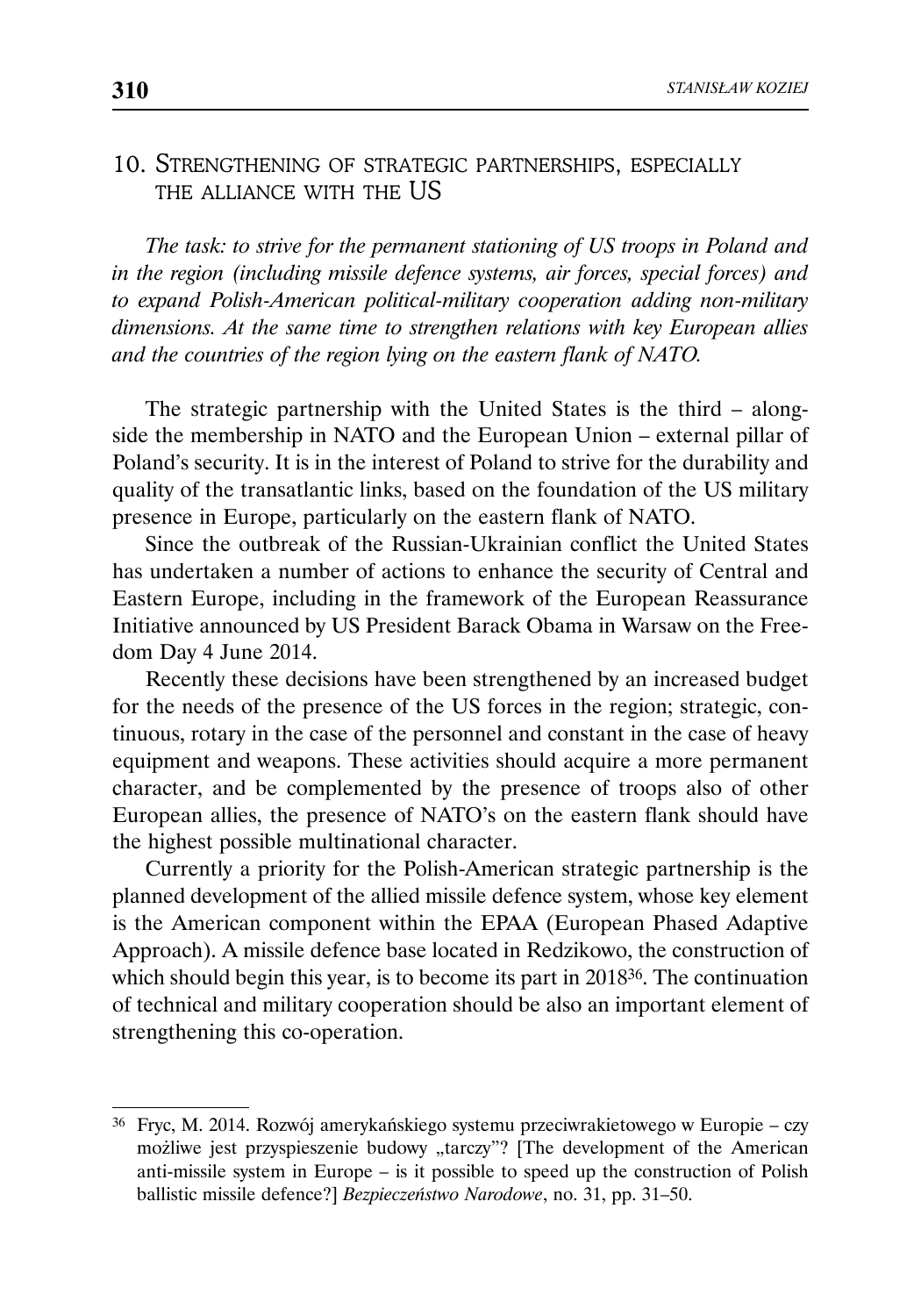Apart from the cooperation in the field of 'hard' security, Poland should seek to expand a bilateral strategic security dialogue with the United States adding issues related to supporting democracy in the world, cyber threats, energy security and scientific-technical cooperation. The prospect of cooperation in the field of energy gains special importance.

The strengthening of cooperation with the United States should be accompanied by the development and strengthening of regional and bilateral partnerships of Poland with major European allies (the Weimar Triangle, the United Kingdom), as well as with the countries of the eastern flank (the Visegrad Group, the Baltic states, Romania, Bulgaria), as well as the Scandinavian countries. Investments in the format of the eastern flank countries appear to be particularly promising. They can bring tangible benefits both in terms of bilateral activities, as well as in the framework of NATO and the European Union.

\* \* \*

In conclusion, it is worth noting that the continuity, the continuation of the efforts of the state is particularly important in ensuring national security. Work in fits and starts, from change to change, is not the best procedure. Security requires a strategic approach, and that means being directed by longterm priorities. They cannot be changed ad hoc. Let us hope that a change of political power in Poland – beyond the natural propaganda rhetoric – will not lead to a real break in the priorities of Polish security presented in this publication, and realised, in fact, for years.

#### **REFERENCES**

- Ciastoń, R. et al. 2014. "Polska Tarcza" potrzeby, wyzwania i implikacje dla *bezpieczeństwa kraju*. [*Polish ballistic missile defence – needs, challenges and implications for the security of the country*.] Warszawa: Fundacja im. Kazimierza Pułaskiego.
- Ciastoń, R. et al. 2014. *Siły Zbrojne RP stan, perspektywy i wyzwania modernizacyjne*. [*The Polish Armed Forces – the state, prospects and modernization challenges*.] Warszawa: Fundacja im. Kazimierza Pułaskiego.
- Fiszer, J.M. ed. 2015. *Dziesięć lat członkostwa Polski w Unii Europejskiej. Próba bilansu i nowe otwarcie*. [*Ten years of Polish membership in the European Union. An assessment attempt and a new opening.*] Warszawa: ISP PAN.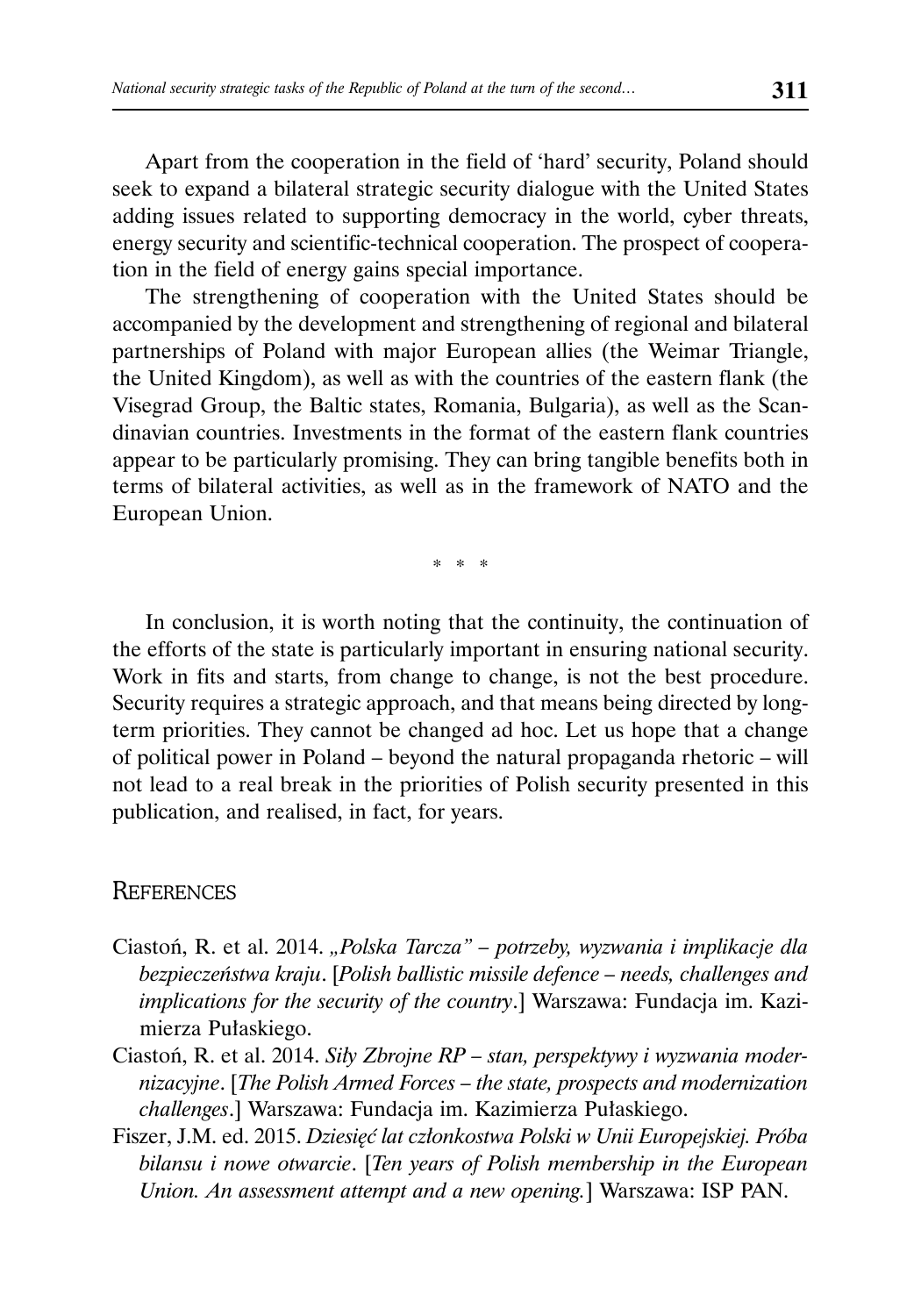- Fiszer, J.M., Wódka, J., Olszewski, P., Paszewski, T., Cianciara, A., Orzelska-Stączek, A. 2014. *System euroatlantycki w wielobiegunowym świecie. Próba prognozy*. [*The Euro-Atlantic system in the multipolar world. A forecast attempt.*] Warszawa: ISP PAN.
- Fryc, M. 2014. Rozwój amerykańskiego systemu przeciwrakietowego w Europie – czy możliwe jest przyspieszenie budowy "tarczy"? [The development of the American anti-missile system in Europe – is it possible to speed up the construction of Polish ballistic missile defence?] *Bezpieczeństwo Narodowe*, no. 31.
- Fryc, M. 2015. Polska strategia obronności wobec potencjalnego wystąpienia zagrożenia militarnego z elementami "wojny hybrydowej". [Polish defence strategy against the potential military threat with 'hybrid war' elements.] *Bezpieczeństwo Narodowe*, no. 33.
- Kamiński, S. 2015. *Przegląd bezpieczeństwa narodowego w planowaniu strategicznym Polski*. [*The review of national security in the strategic planning of Poland*.] Warszawa: Difin.
- Kleiber, M. 2014. Nauka i technologia na rzecz bezpieczeństwa państwa w polskich realiach. [Science and technology is aid of the security of the state in the Polish reality.] *Bezpieczeństwo Narodowe*, no. 32.
- Kossowski, B., Włodarski, A. ed. 2007. *Wyzwania bezpieczeństwa cywilnego XXI wieku – inżynieria działań w obszarze nauki, dydaktyki i praktyki.* [*Civil security challenges in the twenty-first century – engineering activities in the field of science, education and practice*.] Warszawa: Fundacja Edukacja i Technika Ratownictwa.
- Koziej, S. 2011. *Teoria sztuki wojennej*. [*The theory of military art*.] Warszawa: Bellona.
- Koziej, S. 2015. Strategia bezpieczeństwa narodowego (państwa)*.* [The strategy of national (state) security.] In: Pawłowski, J. ed. *Podstawy bezpieczeństwa współczesnego państwa (podmiotu). Implikacje.* [*Bases of security of the contemporary state (entity). Implications*.] Warszawa: Akademia Obrony Narodowej,
- Koziej, S. 2016. Marnowanie potencjału organizacji proobronnych nie wchodzi w grę. [Wasting of the potential of pro-defence organization is out of the question.] In: Chełchowski, W., Czuba, A. *Militarni. Już wojskowi czy jeszcze cywile*. [*The military. Already the military or still civilians*.] Warszawa: MUZA SA.
- Koziej, S. 2016. Nuclear deterrence in the new Cold War*. Geopolitical Information Service* 6 May 2016. Available at: http://geopolitical-info.com/en/ article/1462512789466042800 [Accessed 6 May 2016].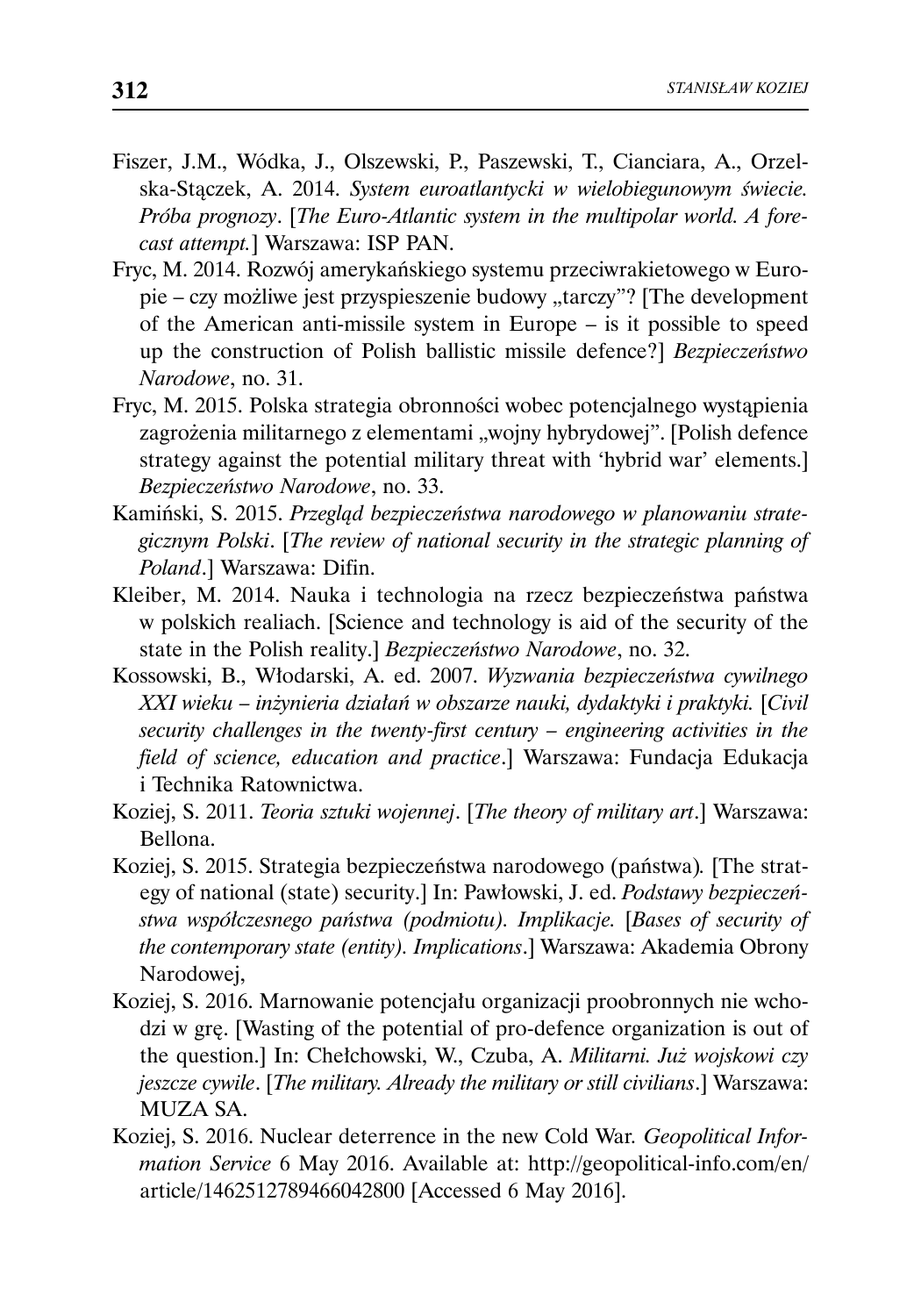- Koziej, S. 2016. *Przed czerwcowym szczytem UE w sprawie WPBiO Europa potrzebuje jakościowo nowej strategii bezpieczeństwa.* [*Before the June EU summit on CSDP – Europe needs a qualitatively new security strategy*.] Fundacja Pułaskiego. Available at: http://pulaski.pl/przed-czerwcowymszczytem-ue-w-sprawie-wpbio-europa-potrzebuje-jakosciowo-nowejstrategii-bezpieczenstwa/ [Accessed 6 May 2016].
- Koziej, S. 2016. Strategiczna odporność kraju i rola w niej podmiotów niepaństwowych. [Strategic resilience of the country and the role of the non-state actors.] *Krytyka Prawa. Niezależne studia nad prawem*. Akademia Leona Koźmińskiego, vol. 8, no. 1/2016.
- Koziej, S. 2016. System bezpieczeństwa narodowego Polski. [Systems of Poland's national security.] In: Pietraś, M., Wojtaszczyk, K.A. eds. *Polska w systemie bezpieczeństwa międzynarodowego.* [*Poland in the international security system.*] Warszawa: Oficyna Wydawnicza ASPRA-JR.
- Koziej, S. 2016. The EU needs a security strategy based on common interests*. Geopolitical Information Service* 2 September 2016. Available at: http:// geopolitical-info.com/en/defense-and-security/the-eu-needs-a-securitystrategy-based-on-common-interests [Accessed 6 May 2016].
- Koziej, S., Formusiewicz, R. 2014. O potrzebie nowej strategii bezpieczeństwa Unii Europejskiej. [The need for a new security strategy of the European Union.] *Bezpieczeństwo Narodowe*, no. 32.
- Koziej, S. *Ogólna koncepcja II Strategicznego Przeglądu Bezpieczeństwa Narodowego.* [*The general concept of the second Strategic Review of National Security.*] Available at: http://koziej.pl/wp-content/uploads/2015/10/Opcje-II-SPBN.pdf [Accessed 6 May 2016].
- Koziej, S., Pietrzak, P. 2014. Szczyt NATO w Newport. [NATO summit in Newport.] *Bezpieczeństwo Narodowe*, no. 31.
- Królikowski, H. 2005. *Działania specjalne w strategii wojskowej III Rzeczypospolitej Polskiej*. [*Special operations in the military strategy of the Third Republic of Poland*.] Siedlce: Wydawnictwo Akademii Podlaskiej.
- Lentowicz, Z. 2016. Bezzałogowce z Polski polecą walczyć za granicą. [Unmanned aerial systems from Poland will fly to fight abroad.] *Rzeczpospolita* 4 May 2016.
- NSB. 2013. *Biała Księga Bezpieczeństwa Narodowego Rzeczypospolitej Polskiej*. [*White Paper on National Security of the Republic of Poland*.] Warszawa.
- NSB. 2014. *Strategia Bezpieczeństwa Narodowego Rzeczypospolitej Polskiej*. [*National Security Strategy of the Republic of Poland.*] Warszawa.
- NSB. 2015. *Doktryna Cyberbezpieczeństwa Rzeczypospolitej Polskiej*. [*The cybersecurity doctrine of the Republic of Poland*.] Warszawa.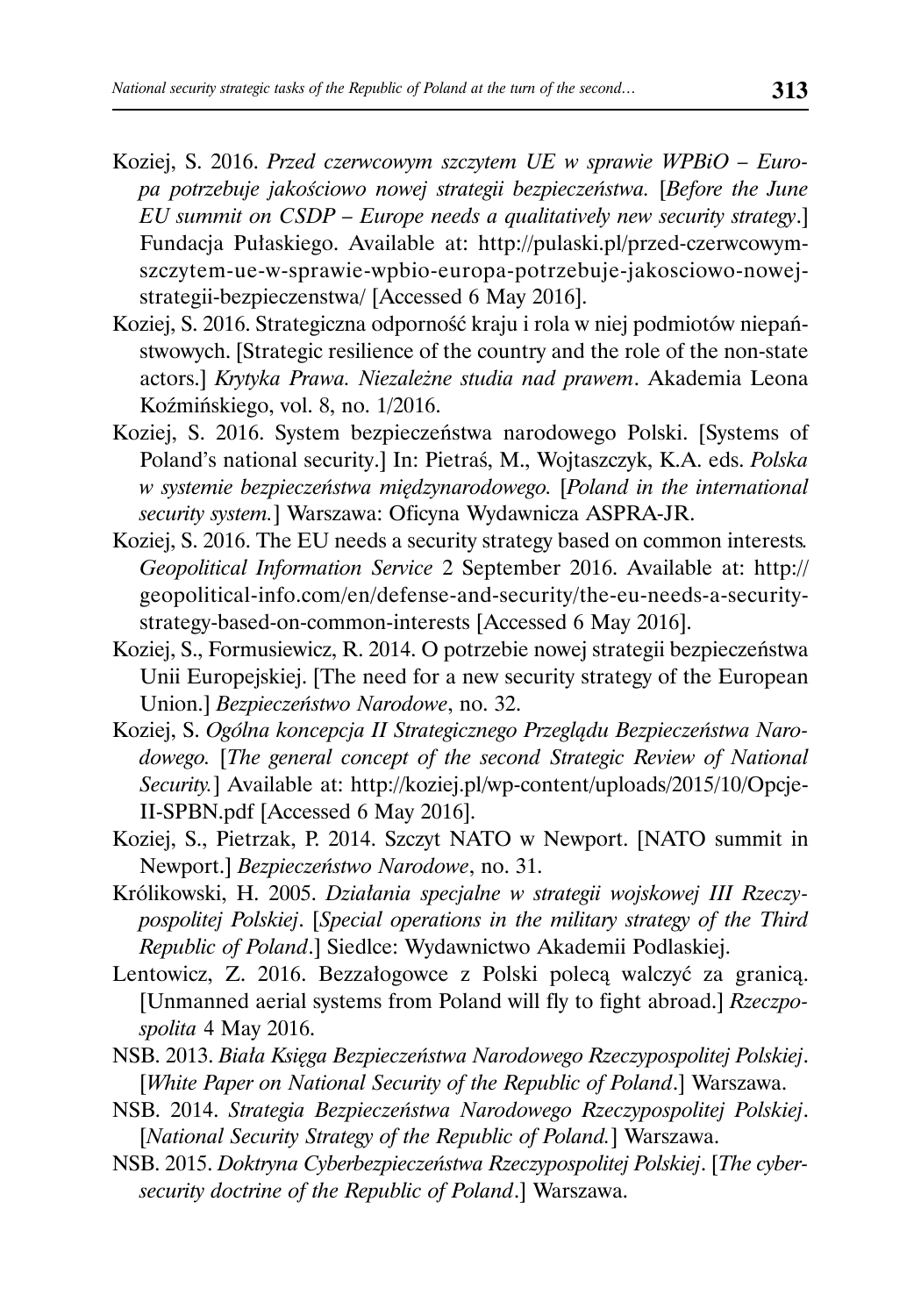- NSB. *Doktryna Bezpieczeństwa Informacyjnego. Projekt.* [*The Doctrine of Information Security*. *A draft*.] Available at: http://koziej.pl/wp-content/ uploads/2015/09/Projekt\_Doktryny\_Bezpieczenstwa\_Informacyjnego\_ RP.pdf [Accessed 6 May 2016].
- NSB, *MINISŁOWNIK NSB. Propozycje nowych terminów z dziedziny bezpieczeństwa*. [*Minidictionary of NSB. Proposals for new terms in the field of security*.] Available at: https://www.NSB.gov.pl/pl/bezpieczenstwo-narodowe/minislownik-NSB-propozy/6035,MINISLOWNIK-NSB-Propozycje-nowych-terminow-z-dziedziny-bezpieczenstwa.html [Accessed 6 May 2016].
- NSB. *Potrzebny narodowy program bezzałogowców.* [*We need the national programme of unmanned systems*.] Available at: https://www.NSB.gov.pl/pl/ wydarzenia/5375,Potrzebny-Narodowy-Program-Bezzalogowcow.html and http://youtu.be/Dxk5Z\_Fd0NI [Accessed 6 May 2016].
- NSB. *Prezydent określił główne kierunki rozwoju Sił Zbrojnych.* [*The President specified the main directions of development of the Armed Forces*.] Available at: https://www.NSB.gov.pl/pl/wydarzenia/6941,Prezydent-okreslil-glownekierunki-rozwoju-Sil-Zbrojnych.html [Accessed 5 May 2016].
- NSB. The NSB chief for PAP *Dyrektywa obronna najważniejszym dokumentem wykonawczym do Strategii Bezpieczeństwa.* [*The Defence Directive – the most important executive document of the Security Strategy.*] Available at: https://www.NSB.gov.pl/pl/wydarzenia/6905,Szef-NSB-dla-PAP-Dyrektywa-obronna-najwazniejszym-dokumentem-wykonawczym-do-Stra.html [Accessed 6 May 2016].
- NSB*.* The NSB chief for PAP *Ws. ćwiczeń systemu obronnego pk. "Kraj".* [*On the defence system exercise codenamed COUNTRY*.] Available at: https:// www.NSB.gov.pl/pl/wydarzenia/6942,Szef-NSB-dla-PAP-ws-cwiczen-systemu-obronnego-pk-quotKrajquot.html [Accessed 6 May 2016].
- Sobczyk, K. 2015. Konflikt na Ukrainie porażka czy szansa dla Wspólnej Polityki Bezpieczeństwa i Obrony UE? [The conflict in Ukraine – a defeat or a chance for the EU Common Security and Defence Policy?] *Bezpieczeństwo Narodowe*, no. 33.
- *The third U.S. offset strategy and its implications for partners and allies. As Delivered by Deputy Secretary of Defense Bob Work, Willard Hotel, Washington, D.C., January 28, 2015.* Available at: http://www.defense.gov/DesktopModules/ArticleCS/Print.aspx?PortalId=1&ModuleId=2575&Artic  $le=606641$
- Wojciechowski, S., Potyrała, A. ed. 2014. *Bezpieczeństwo Polski. Współczesne wyzwania.* [*Poland's security. Contemporary challenges*.] Warszawa: Difin.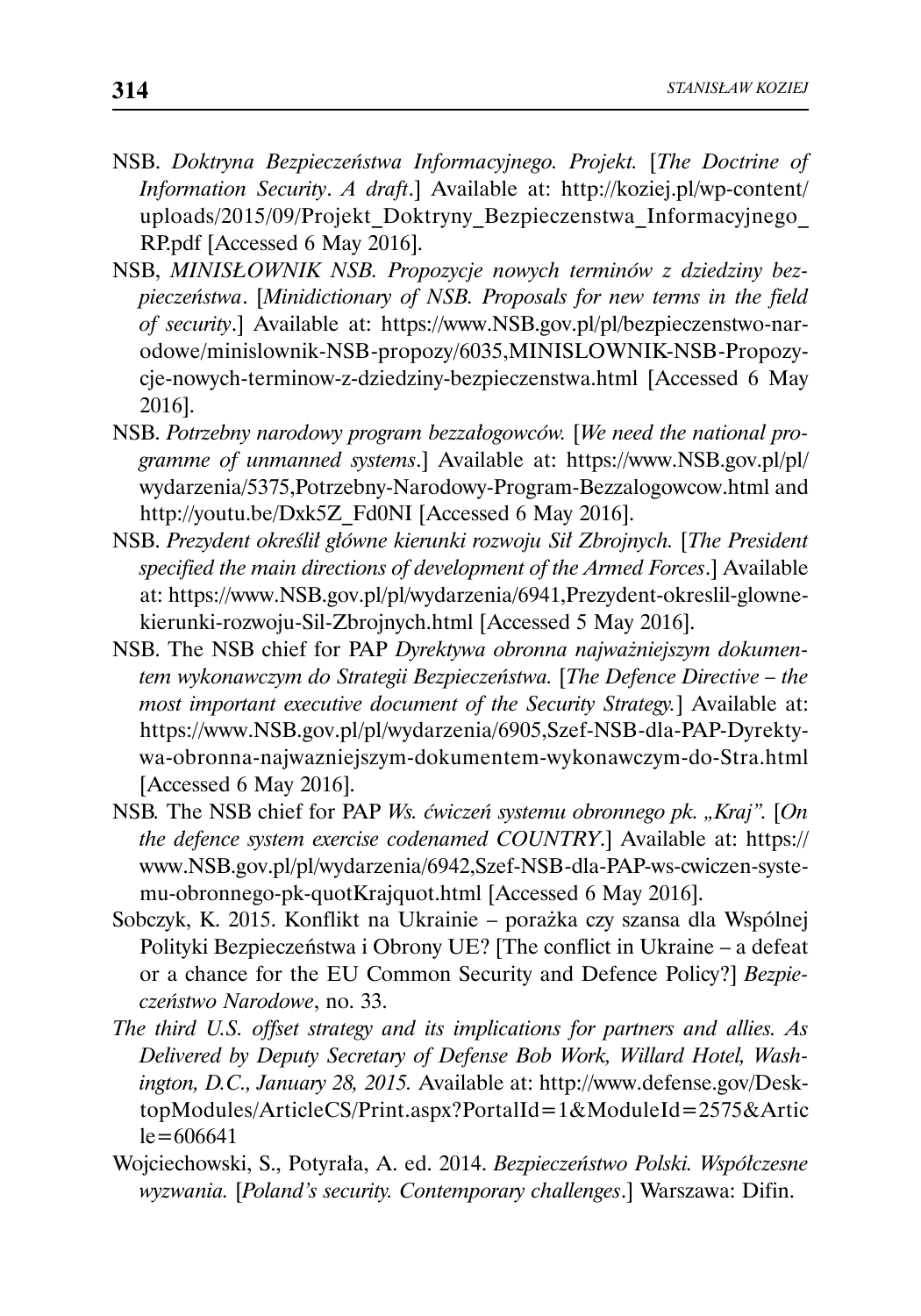NATIONAL SECURITY STRATEGIC TASKS OF THE REPUBLIC OF POLAND AT THE TURN OF THE SECOND AND THIRD DECADE OF THE TWENTY-FIRST CENTURY

#### Summary

This article presents the main strategic tasks that Poland should take to strengthen their own security in the next 5 to 10 years. The first and particularly important task is to continue the cycle of national strategic planning. It is necessary to complete the development of basic directive and planning documents to ensure the implementation of the adopted in 2014, the new National Security Strategy, and at the same time to start another Strategic Review of National Security, starting a new cycle of planning. Six tasks concern the practical, organisational and technical strengthening Poland's own security capabilities. These include: the consolidation of the system of national security management, building a system of strategic resilience to aggression, organizing national information security system, including the acceleration of the construction of the cyber security system, improving preparation of reserve mobilisation and reform of the National Reserve Forces, implementation of the 'third wave' of technical modernisation of the Polish Armed Forces – cyber-defence, unmanned systems, precision-guided weapons, launch and implementation of the National Programme for unmanned systems (flywheel of innovation for security and development). The third part of the tasks refers to activities aimed at strengthening the Poland's external security pillars. These are measures to strengthen the North Atlantic Treaty Organisation, the strategic actions leading to the empowerment of the European Union and the development of cooperation between NATO and the EU (political and strategic response to hybrid threats) and strengthening strategic partnerships, especially the alliance with the US.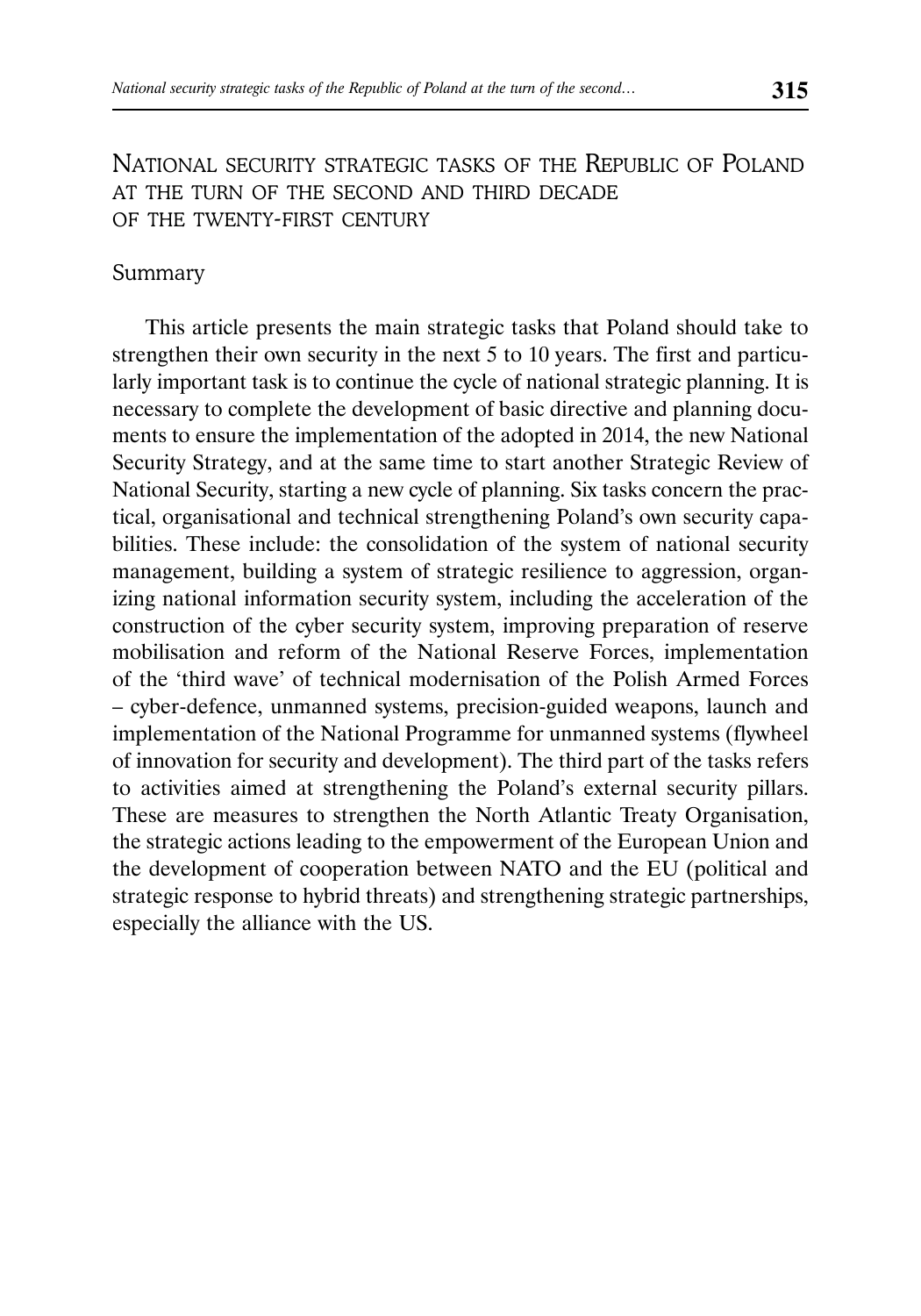### STRATEGICZNE ZADANIA BEZPIECZEŃSTWA NARODOWEGO RZECZYPOSPOLITEJ POLSKIEJ NA PRZEŁOMIE II I III DEKADY XXI WIEKU

#### Streszczenie

Artykuł przedstawia główne zadania strategiczne, jakie Polska powinna podjąć dla wzmocnienia swojego bezpieczeństwa w najbliższych 5–10 latach. Pierwszym i szczególnie ważnym zadaniem jest kontynuacja cyklu narodowego planowania strategicznego. Należy dokończyć opracowanie podstawowych dokumentów dyrektywnych i planistycznych zapewniających realizację przyjętej w 2014 roku nowej Strategii Bezpieczeństwa Narodowego i jednocześnie uruchomić kolejny Strategiczny Przegląd Bezpieczeństwa Narodowego, rozpoczynający nowy cykl planistyczny. Sześć zadań dotyczy praktycznego, organizacyjno-technicznego wzmacniania własnego potencjału bezpieczeństwa. Należą do nich: konsolidacja systemu kierowania bezpieczeństwem narodowym, budowa systemu strategicznej odporności kraju na agresję, organizowanie narodowego systemu bezpieczeństwa informacyjnego – w tym przyspieszenie budowy systemu cyberbezpieczeństwa, doskonalenie systemu przygotowywania rezerw mobilizacyjnych oraz reforma Narodowych Sił Rezerwowych, wdrożenie "trzeciej fali" modernizacji technicznej Sił Zbrojnych RP – cyberobrona, systemy bezzałogowe, broń precyzyjnego rażenia, uruchomienie i realizacja Narodowego Programu Systemów Bezzałogowych (koło zamachowe innowacyjności dla bezpieczeństwa i rozwoju). Trzecia część zadań dotyczy działań na rzecz wzmacniania zewnętrznych filarów bezpieczeństwa Polski. Są to działania wzmacniające Sojusz Północnoatlantycki, działania prowadzące do strategicznego upodmiotowienia Unii Europejskiej i rozwoju współpracy NATO-UE (polityczno-strategiczna odpowiedź na zagrożenia hybrydowe) oraz umacnianie strategicznych partnerstw, szczególnie sojuszu z USA.